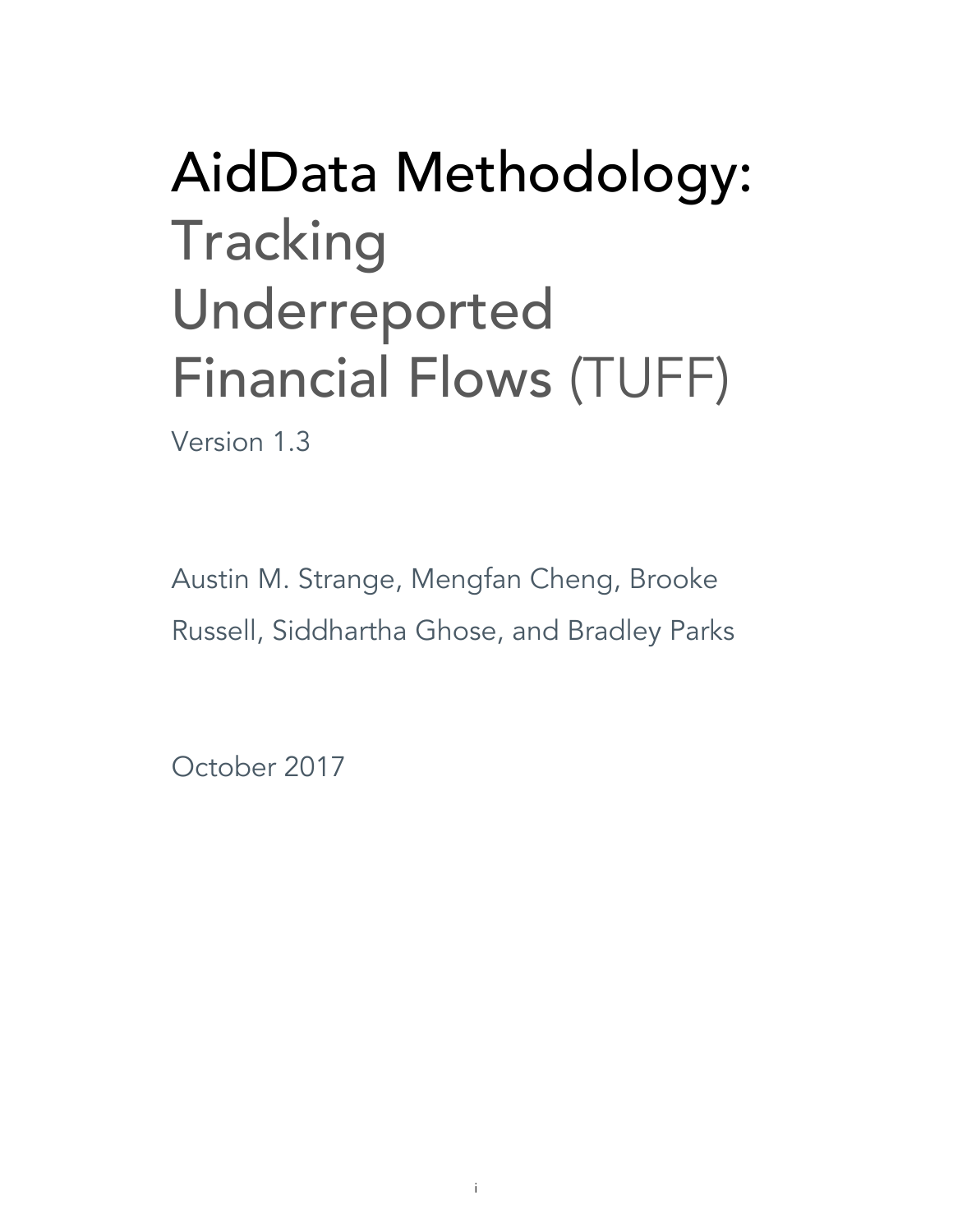### Special Thanks

The authors are indebted to all the researchers at the College of William and Mary and the National University of Singapore who have contributed to this project and earlier versions.

### *College of William and Mary*

Melanie Aguilar-Rojas, Omar Alkhoja, Katherine Armstrong, Isabelle Baucum, Zach Baxter, Ellie Bentley, Liliana Besosa, Abegail Bilenkin, Allison Bowers, Ariel Cadby-Spicer, Emma Cahoon, Bree Cattelino, Alex Chadwick, Ava Chafin, Anissa Chams-Eddine, Tina Chang, Harrison Chapman, Yining Chen, Yuning Chen, Zihao Chen, Michelle Cheng, Tiffanie Choi, Miranda Clarke, Kate Connors, Graeme Cranston-Cuebas, Catherine Crowley, Hali Czosnek, Jenna Davis, Alex DeGala, Hannah Dempsey, Weiwei Du, Ashton Ebert, Caleb Ebert, Aili Espigh, Claire Etheridge, Ze Fu, Wesley Garner, Melanie Gilbert, Elizabeth Goldemen, Zijie Gong, Grace Grains, Liz Hall, Thompson Hangen, Sarah Harmon, Ethan Harrison, Collin Henson, Jasmine Herndon, Elizabeth Herrity, Gabrielle Hibbert, Carlos Holden-Villars, Keith Holleran, Weijue Huang, Daniel Hughes, Torey Beth Jackson, Jiaorui Jiang, Emmaleah Jones, Amar Kakirde, Naixin Kang, Ciera Killen, Ian Kirkwood, Emily Koerner, Dylan Kolhoff, Lidia Kovacevic, Martyna Kowalczyk, Mirian Kreykes, Dinu Krishnamoorthi, Isabella Kron, Karthik Kumarappan, Daniel Lantz, Caroline Lebegue, Jade Li, Yuwei Li, Yaseen Lofti, Adriane Lopez, Flynn Madden, Sarah Martin, George Moss, Marie Mullins, Qiuyan Ni, Jack Nicol, Brendan O'Connor, Alexandra Pancake, Carol Peng, Grace Perkins, Sophia Perrotti, Andrea Powers, Han Qiao, Kamran Rahman, Sarah Reso, David Rice, Natalie Santos, Faith Savaiano, Dominic Scerbo, Leigh Seitz, William Shangraw, Kaitlan Shaub, Samuel Siewers, Kyra Solomon, Yifan Su, Elizabeth Sutterlin, Mahathi Tadikonda, Joanna Tan, Rebecca Thorpe, Jessica Usjanauskas, Emily Walker, Yale Waller, Katherine Walsh, Xinyi Wang, Jason (Jiacheng) Xi, Hanyang Xu, Darice Xue, Erya Yang, Gaohang Yao, Antonio Tianze Ye, Lincoln Zaleski, Jack Zhang, Yue Zhang, Echo Zhong, Joana Zhu, and Junrong Zhu.

### *National University of Singapore*

Silvia Tieri, Clara Lee Yen Yin, Hanissa Bte Sa'Ad, Nasuha Selamat, Isis Bte Iskandar, Marissa Ng, Marissa Foo, Ling Yu Huang, H. Barath, Wong Zhen Jie, Isaac Christian, Mah Jia Wei, and Shameer Yaqin B Muhammad Noor.

### *Others*

Andreas Fuchs and Axel Dreher were also instrumental in helping us define flow type and flow class categorization methods. We would like to thank all of the participants in the September 2017 "Tracking International Aid and Investment from Developing and Emerging Economies" workshop at Heidelberg University for their constructive feedback and Steve Lewis-Workman for their careful scrutiny of AidData's Global Chinese Official Finance Dataset, Version 1.01. We are also very grateful to Robert Mosolgo, a former Project Manager at AidData who created the online TUFF coding interface as well as Brook Lautenslager and Francis Bartkowiak, who currently manage the interface. We would also like to thank Brian O'Donnell, Charles Perla and Harsh Desai -- three former project managers of the TUFF team. The authors are solely responsible for any errors in this document.

### Citation

Strange, Austin, Mengfan Cheng, Brooke Russell, Siddhartha Ghose, and Bradley Parks. 2017. Tracking Underreported Financial Flows (TUFF) Methodology, Version 1.3. Williamsburg, VA: AidData.

For questions on this methodology or any related datasets, please email us at *china@aiddata.org*.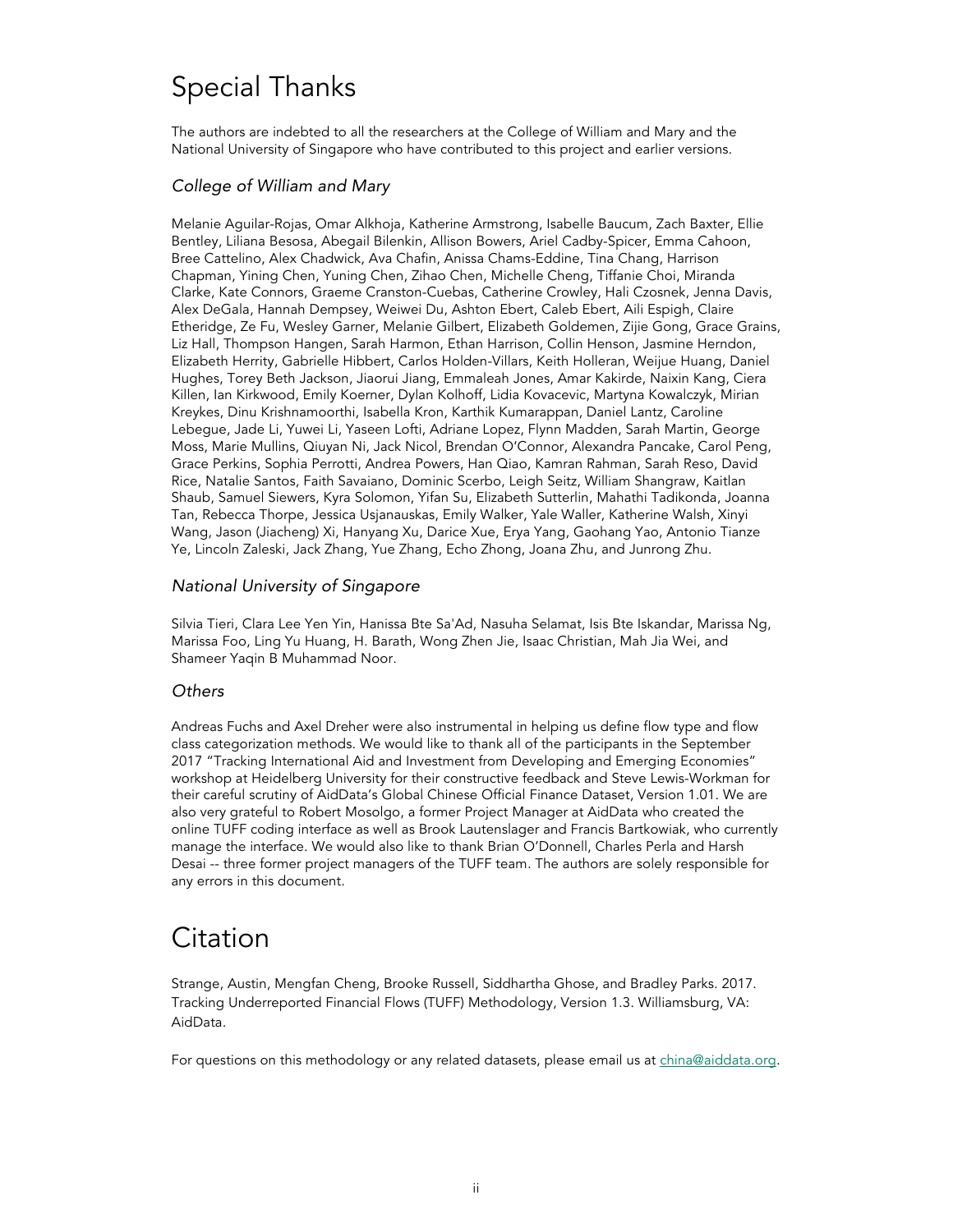### **Contents**

| 1. Introduction                                                                                                                                                                                | 1                                                     |
|------------------------------------------------------------------------------------------------------------------------------------------------------------------------------------------------|-------------------------------------------------------|
| 1.1 Methodological Updates Since 1.2                                                                                                                                                           | 2                                                     |
| 2. TUFF Methodology - An Overview                                                                                                                                                              | 4                                                     |
| 2.1 TUFF Stage One: Project Identification<br>2.2 TUFF Stage Two: Source Triangulation<br>2.3 TUFF Stage Three: Quality Control                                                                | 4<br>4<br>4                                           |
| 3. Classifying Chinese Official Finance                                                                                                                                                        | 7                                                     |
| 3.1 Source of Funding (Official/Unofficial)<br>3.2 Donor Intent<br>3.3 Flow Type<br>3.4 Grant Element<br>3.5 Flow Class<br>3.6 Umbrella<br>3.7 Lines of Credit<br>3.8 Recommended for Research | 7<br>$\overline{7}$<br>9<br>9<br>10<br>11<br>11<br>11 |
| <b>4. Research Release Publication</b>                                                                                                                                                         | 13                                                    |

## References

| Appendix D: Automated Data Collection Process and Logical Inconsistency Check 22          |  |
|-------------------------------------------------------------------------------------------|--|
| Appendix E: Tracking the Official Finance Activities of Gulf Cooperation Council Donors23 |  |
|                                                                                           |  |
|                                                                                           |  |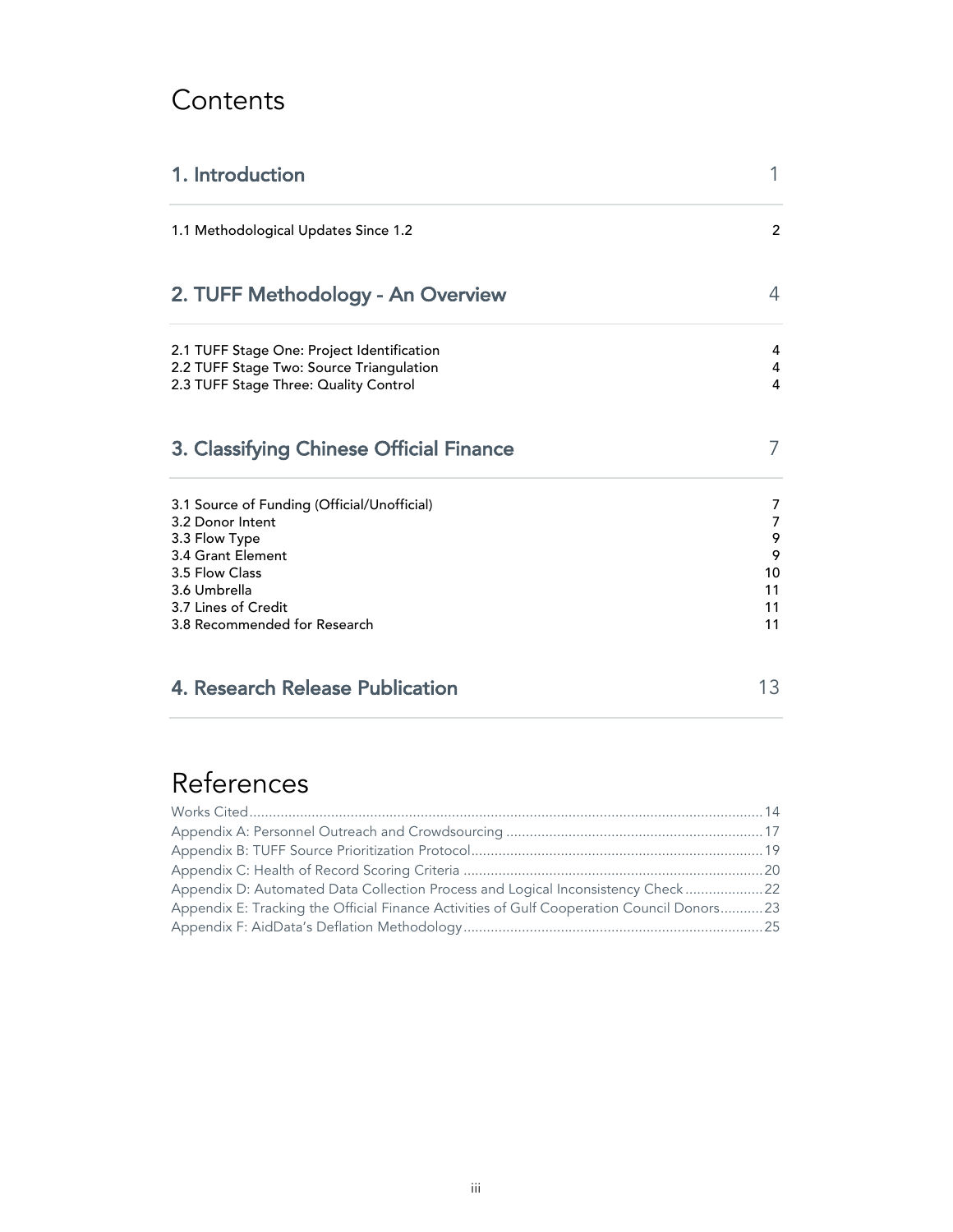### Acronyms

- TUFF Tracking Underreported Financial Flows
- OECD Organisation for Economic Co-operation and Development
- DAC Development Assistance Committee
- ODA Official Development Assistance
- OOF Other Official Flows<br>
IATI International Aid Tra
- International Aid Transparency Index
- QC Quality Control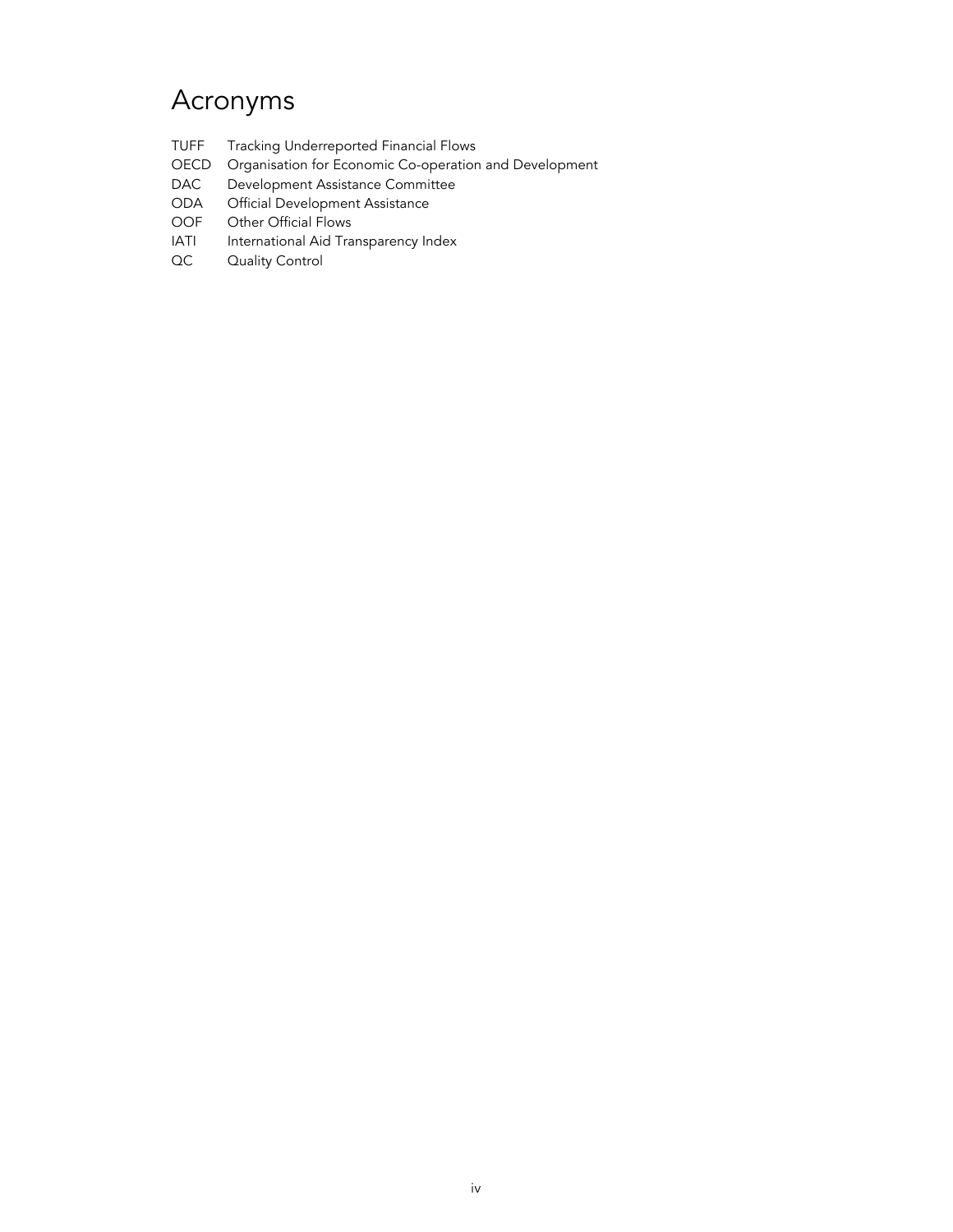# 1. Introduction

The global development finance landscape is changing rapidly. Whereas several large multilateral development banks and Western governments once acted as the primary sources of development finance, the "market" for external grants and loans is now characterized by a wide variety of actors with diverse interests and capabilities (Klein and Harford 2005; Brainard and Chollet 2007; Manning 2006; IDA 2008; Woods 2008; The Economist 2009; Fengler and Kharas 2010; Severino and Ray 2010). Global reporting systems have not kept pace with these changes. China, Venezuela, Brazil, India, and Iran together reportedly provide tens of billions of dollars of development finance each year (Walz and Ramachandran 2011). However, none of these sovereign governments have opted to participate in existing reporting systems, such as the OECD's Creditor Reporting System (OECD CRS), the International Aid Transparency Initiative (IATI), or AidData.<sup>1</sup> This makes it difficult to understand the nature, scale, distribution, and impact of the development finance supplied by these actors, fueling uncertainty and speculation about the intentions of non-Western donors.

In an attempt to address this issue, AidData created an open source data collection methodology -- called Tracking Underreported Financial Flows (TUFF) -- to collect project-level data from suppliers of official finance who do not participate in global reporting systems.

This codebook outlines the set of TUFF procedures that have been developed, tested, refined, and implemented by AidData staff and affiliated faculty at the College of William & Mary. We initially employed these methods to achieve a specific objective: documenting the known universe of officially financed Chinese projects in Africa (Strange et al. 2013, 2017). We have since then employed these methods to track Chinese official finance to five major world regions: Africa, the Middle East, Asia and the Pacific, Latin America and the Caribbean, and Central and Eastern Europe (Dreher et al. 2017). Additionally, other social scientists have adapted and applied the TUFF methodology to identify grants and loans from Gulf Cooperation Council (GCC) members (Minor et al. 2014), under-reported humanitarian assistance flows from traditional and non-traditional sources (Ghose 2017), foreign direct investment from Western and non-Western sources (Bunte et al. 2017), and pre-2000 foreign aid flows from China (Morgan and Zheng 2017). However, this codebook focuses specifically on TUFF data collection and quality assurance procedures to track Chinese official finance between 2000 and 2014.

AidData coders follow a standardized set of procedures at each stage of the data collection process. By documenting each procedure in this codebook, we seek to expose our methods to external scrutiny and thereby collect constructive feedback that can be used to inform improvements to future versions of the data collection process. Since publishing our initial project-level dataset on Chinese official finance to Africa on china.aiddata.org in April 2013, we have received substantial feedback from users, which has in turn helped us to fine-tune our methods and enhance the accuracy, precision, and usefulness of the data we generate. We intend to continue improving the methodology based on constructive criticism and input from users of the data and other interested parties.<sup>2</sup>

In the remainder of this methodology document, we introduce the latest iteration of the TUFF methodology in the following order. We first highlight the primary improvements made to the methodology since its last iteration (version 1.2). Second, we provide a general outline of the three stages of the TUFF methodology and invite readers to view detailed, step-by-step coder instructions for each step in the data generation process. Third, we focus on several important dimensions related to classifying underreported financial flows into meaningful categories. Fourth, we point readers to a research release version of the dataset that allows researchers to download aggregate data files based on recommended queries. Fifth and finally, we include several appendices with supplementary information about additional TUFF-based data collection and quality assurance activities.

<sup>&</sup>lt;sup>1</sup> Russia does provide aggregate aid statistics to the OECD. However, it does not provide project-level data on outgoing Russian aid flows.

<sup>&</sup>lt;sup>2</sup> Questions, comments, and feedback can be directed to the authors or china@aiddata.org.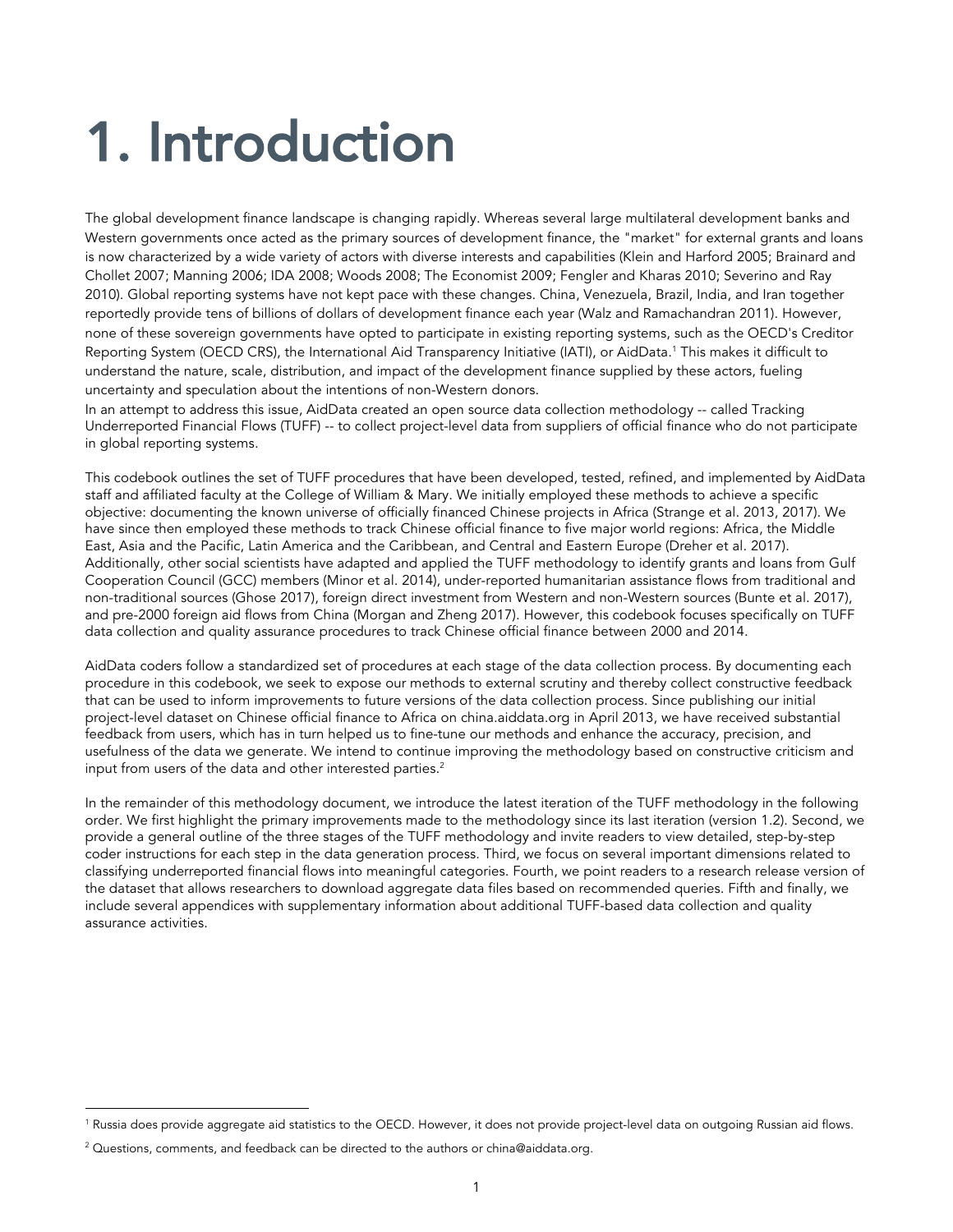# 1.1 Methodological Updates Since 1.2

Since the publication of the 1.2 version of the TUFF methodology in 2015, AidData has continuously amended and refined the data collection and management through automated processes and systematic curation. The following updates are reflected in the 1.3 version of the methodology:

- 1) **"Umbrella" binary marker for umbrella agreements.** One distinct feature of China's overseas development program is the common practice of signing umbrella agreements before specifying the individual projects will fall underneath these broad agreements. As a part of this practice, significant amounts of funding are usually not specified at the original date of the umbrella agreement, but rather at a later date after parties sign another, separate agreement. Since the TUFF methodology often captures the signing of both the umbrella agreement and subsequent funding activities as commitments, we have introduced an "umbrella" marker to help avoid duplication and overcounting. Users ultimately need to determine whether it makes sense to include or exclude umbrella projects based on their specific questions. However, we have found that for most research projects and research questions it makes most sense to exclude umbrella projects. There are 399 umbrella projects in the latest research release (AidData's Global Chinese Official Finance Dataset, Version 1.0) representing official commitments or pledges of around \$353.0 billion from 2000 to 2014.
- 2) New "recommended\_for\_research" field. This field is marked as "true" based on whether the following criteria are met: (a) Umbrella = 0; and (b) Status = commitment, implementation, or completed. In most, though not all research applications, dataset users wish to aggregate project-level data to aggregate estimates of "official commitments."3 To approximate official commitments, AidData has always advised users of its datasets to only include projects that have reached the official commitment stage, projects in implementation, and completed projects. The logic of this summation procedure is that if a project has reached the implementation or completion stage, then it must have previously reached the official commitment stage. AidData has also always recommended to users who wish to estimate official commitments that they exclude all pledges that did not meet the official commitment stage, canceled projects, suspended projects and "umbrella" projects. However, in some cases, users of previous dataset iterations inadvertently included or excluded the wrong projects in their calculation of aggregate financial amounts or project counts. To help address this problem, we have introduced a "recommended\_for\_research" variable that allows dataset users to easily identify the subset of projects in the dataset that can be safely aggregated in estimations of "official commitments". We hope that the inclusion of this pre-set filter will significantly reduce the likelihood of inadvertent dataset misuse.
- 3) Clarified flow class categorization by funding agency. Concessional loans from Export-Import Bank of China with development intent are now systematically coded as ODA. According to the Chinese government, the concessional loans from the Export-Import Bank of China have fixed interest rates of 2-3%, maturity of 15-20 years with grace period and 2 payments per year.<sup>4</sup> All concessional loan projects with development intent provided by Export-Import Bank of China have thus been coded as "ODA-Like".
- 4) New machine learning software. The TUFF methodology requires searching through millions of potential sources. To simplify the data collection process and increase efficiency and accuracy, we have introduced a machine learning application (called the "TUFF Robot") during the first stage of data collection. The TUFF Robot first ingests a "training set" of past sources/search results that actually contained information about officially-financed Chinese projects (as identified by human researchers during previous rounds of TUFF data collection), which in turn allows machine learning software to "learn" what types of search results are most likely to have useful project information in them. The TUFF robot then combs through millions of search results -- at a rate of approximately 15,000 results per hour or 475,000 results per week — and categorizes search results as either "relevant" or "irrelevant" (in order to identify those projects

<sup>&</sup>lt;sup>3</sup> Some researchers may be specifically interested in studying financial pledges, umbrella projects, or suspended and cancelled projects. For this reason, we include these records in the research release versions of our datasets.

<sup>4</sup> 一带一路内参: *http://caiec.mofcom.gov.cn/article/g/201610/20161001406979.shtml*. Also see 中国对外援助白皮书: *http://politics.people.com.cn/GB/1026/14450711.html*. The White Paper does not explicitly state that conditions refer to China Export-Import Bank but the conditions are the same.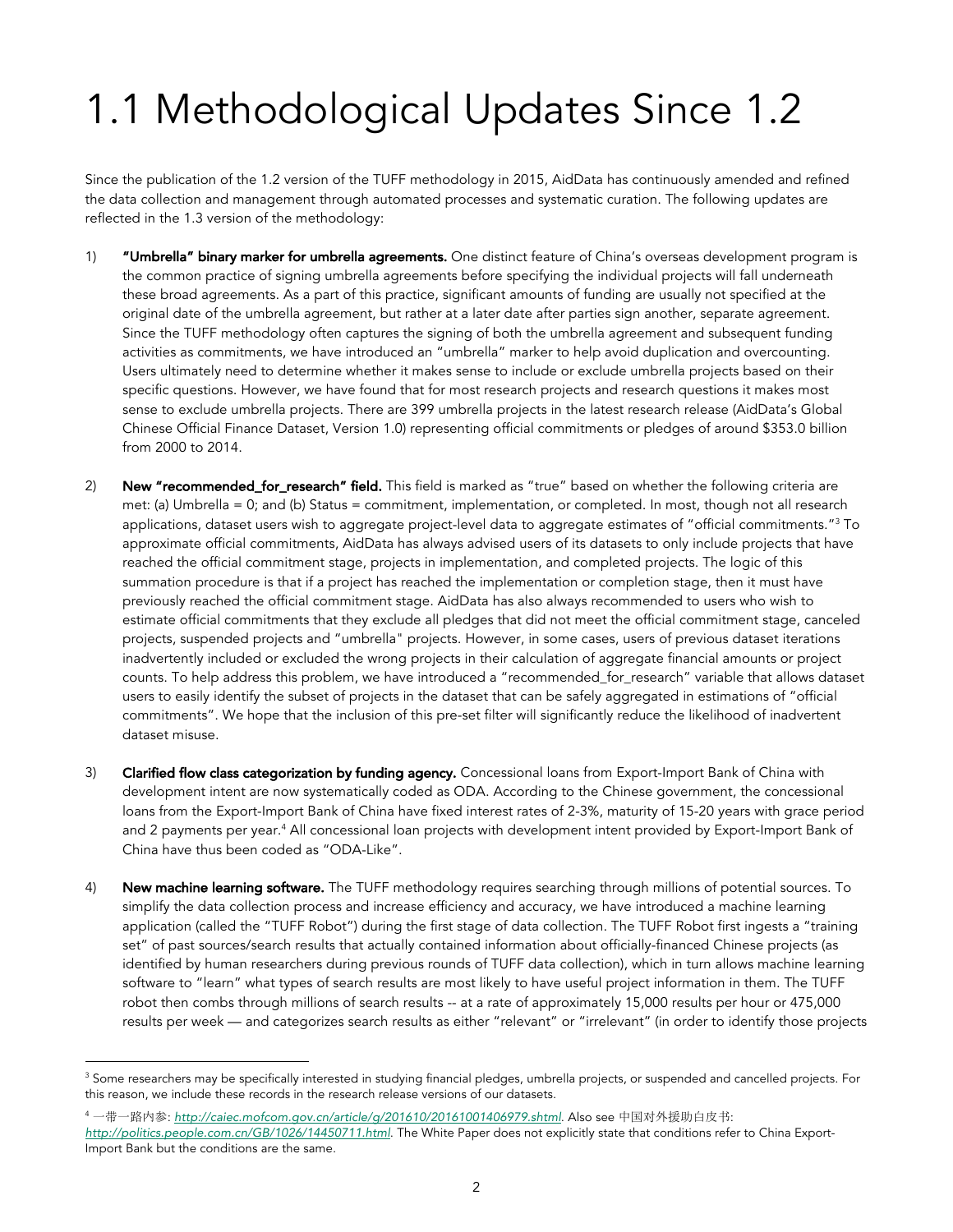that likely contain information about officially-financed Chinese projects).<sup>5</sup> Positive search results are then turned over to researchers to manually read through and code project information. This innovation has dramatically reduced the amount of research assistant time that is spent reviewing superfluous search results, and at the same time created less scope for human errors.

- 5) Updated options for the variable "intent." We eliminated "null", "mixed (some development)", and "mixed (no development)" categories in favor of only one "mixed" category. We did this in order to eliminate categories of limited use. Also, to simplify the coding process and minimize human discretion, we have treated "development" as the default intent and merged all the mixed intent categories into one "mixed" category.
- 6) Credit line transaction amounts marked as umbrella projects. Since many lines of credits are used to fund smaller projects, we have coded all the credit lines as umbrella projects and kept the transaction amounts so that users can choose to exclude these projects easily or look at all the credit line projects only.
- 7) Expanded set of quality control (QC) procedures. We expanded our QC procedures to include several additional rounds of data verification during a third stage of TUFF data verification and augmentation. In addition to previous QC procedures, the new methodology includes involving a wider set of researchers to help vet and stress-test the data before its official release. We also reviewed financial amounts subject to currency revaluations. In addition, the 1.3 methodology has better documented QC processes were implemented since the 1.2 version, but did not appear in the 1.2 methodology. QC (Stage Three) is executed after Stage One and Stage Two of data collection to eliminate human errors and ensure consistency across projects.
- 8) Inclusion of IMF Staff Country Reports as an additional Stage One source. Under Article IV of the IMF Articles of Agreement, the IMF conducts policy surveillance of its member states (Simmons 2000; IMF 2006: 7). More specifically, the "IMF's Executive Board conducts Article IV consultations with each member country once a year or every two years, based on staff reports that summarize recent developments and discussions with the national authorities" (IMF 2007: 8). These IMF staff reports sometimes contain detailed information about loans and other sources of official finance from China. As part of a broader effort to increase the number of official sources that are drawn upon to construct individual project records, AidData consistently extracted this project- or transaction-level information from the IMF documents during Stage One.
- 9) Separation of financing and co-financing agencies from the funding\_agency field. To minimize confusion related to the use of the funding\_agency field, we have separated the Chinese official financing agencies from other involved agencies (including co-financing agencies) into two separate fields. We have also eliminated the donor\_agency field in the final version of the dataset.

<sup>&</sup>lt;sup>5</sup> The machine learning software uses a linear SVM classifier (with balanced TRUE/FALSE classes and TFIDF transformation) from the scikitlearn python library classes was used to classify the documents. Classes were balanced by oversampling the TRUE class. For classifier package, please refer to: Scikit-learn: Machine Learning in Python, Pedregosa et al., JMLR 12, pp. 2825-2830, 2011.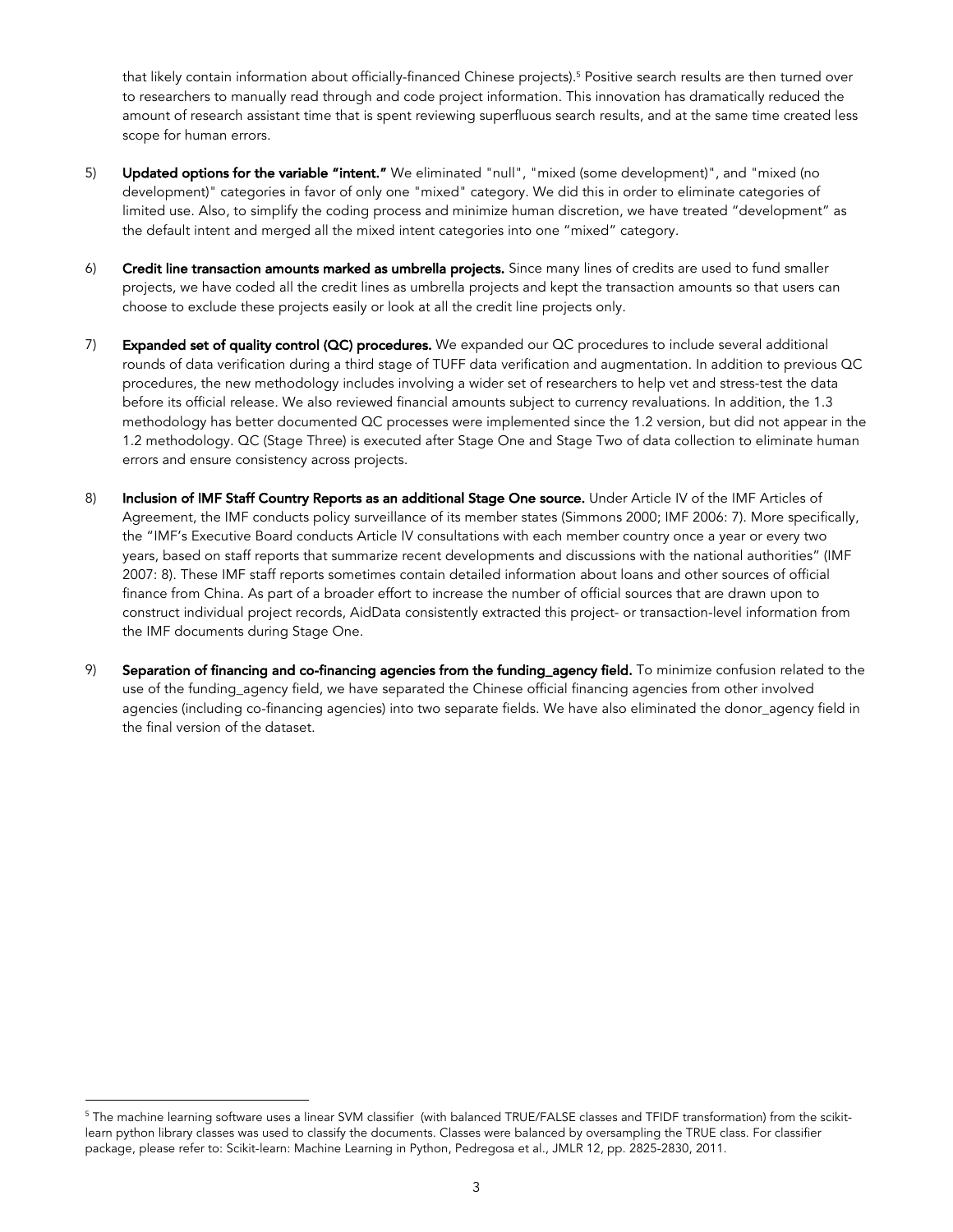# 2. TUFF Methodology - An **Overview**

AidData's TUFF methodology is divided into three stages including initial data collection, source triangulation, and many supplementary quality control steps that refine the data collection and organization process. Each stage is described in detail below.

# 2.1 TUFF Stage One: Project Identification

The objective of Stage One is to identify potential projects through extensive searching involving official sources and media reports. During Stage One, projects undertaken in a particular country and supported by a specific supplier of development finance—be it a sovereign government, multilateral institution, non-governmental organization, or private foundation—are identified through four major sources: (1) aid information management systems (AIMS) in recipient countries; (2) Chinese Embassy and Economic and Commercial Counselor websites; (3) IMF staff country reports; and (4) Factiva, a Dow Jonesowned media database that draws on approximately 33,000 media outlets worldwide in 23 languages, most of which are newspapers, radio and television transcripts.

# 2.2 TUFF Stage Two: Source Triangulation

The objective of Stage Two is to search for and synthesize additional sources for each project identified in Stage One. During this stage, RAs conduct tailored searches on individual project records with Google and other local search engines, such as Baidu, to confirm or disconfirm a project's existence and refine the accuracy or a record. These searches are geared to uncover critical details on the project, including financing agencies, the donor's financial contribution to the project, the status of the project, and so forth. During these searches RAs can uncover additional sources, including (a) media reports; (b) other donor or recipient government documents—loan agreements, budget documents, project documentation; (c) country briefings from the IMF, World Bank or African Development Bank; (d) information from implementing company websites; (e) multimedia evidence of project activities—photos and YouTube videos; (f) briefings or press releases for in-country NGOs; and (g) academic articles with country-level searches in Google Scholar. If any additional projects are identified from these new sources, those projects are created and thrown back to Stage One so they undergo their own Stage Two process. In addition, information gaps may also be abridged by corresponding with donor/recipient personnel.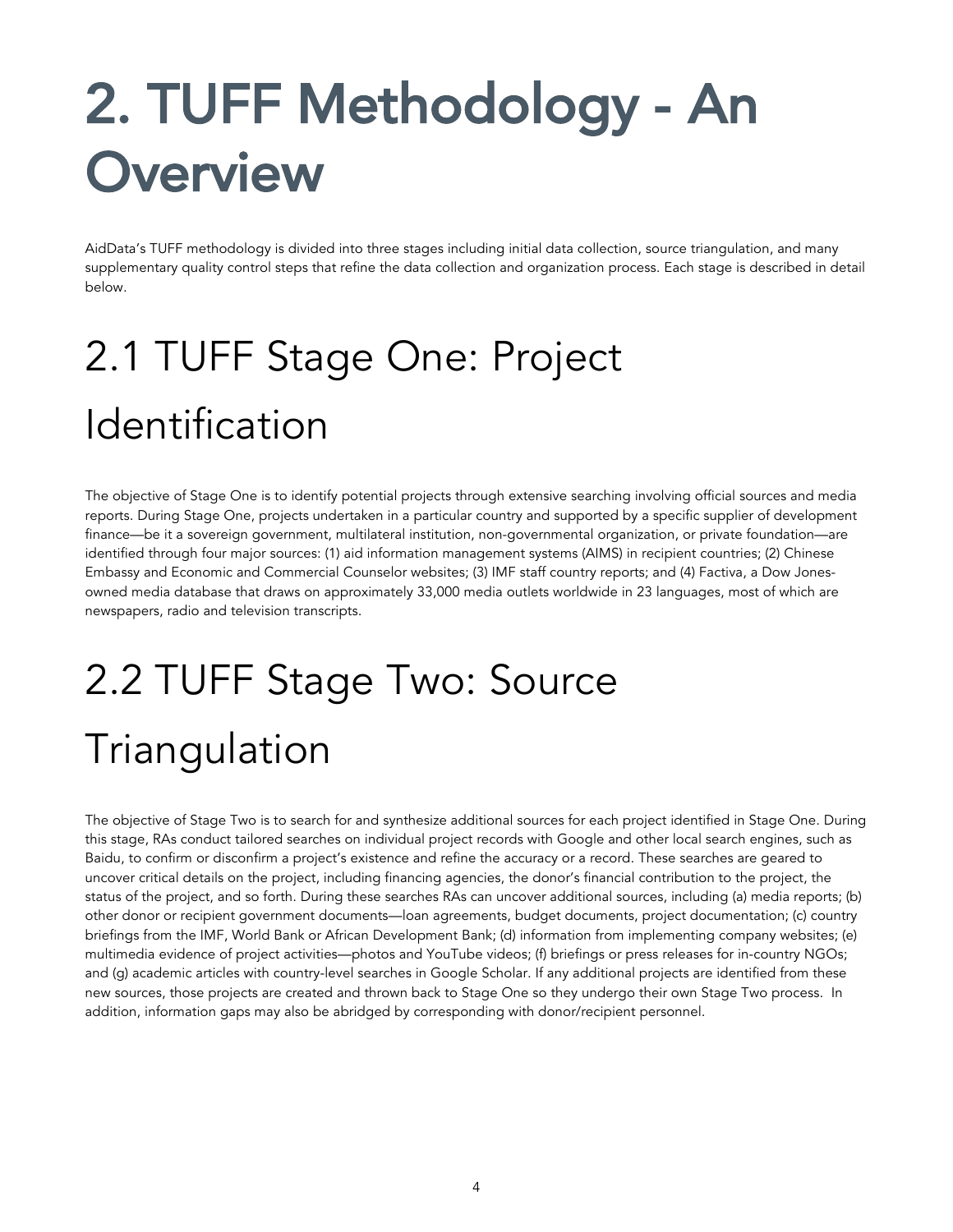# 2.3 TUFF Stage Three: Quality Control

The last and most critical stage in the TUFF methodology process is a series of rigorous, systematic quality assurance procedures. Using open source information has many potential pitfalls, and this last stage of the methodology seeks to identify and eliminate potential errors, biases, and data holes wherever possible. It includes the following procedures<sup>6</sup>:

- 1) De-duplication: Given the wealth of sources TUFF incorporates, often a specific project will be referenced in multiple sources and one project might be created as a record in the database several times as part of the first two stages of TUFF. In Stage Three, we use a web-based data platform with filtering and keyword search functions to identify and eliminate these duplicate records. Our researchers implement a rigorous process of filtering projects according to their recipient and sector values and identifying duplicate records along those criteria. During this process, they may encounter records that share many attributes, which may suggest that they are duplicate records. Any projects so deemed suspicious are flagged for a senior AidData arbitrator who reviews the records and deactivates any likely duplicate projects.
- 2) Reducing and eliminating double counting: In this iteration of the methodology, we have introduced the 'umbrella' field to help reduce the chance of double-counting flows from mega-deals or lines of credit. In Stage 3, senior AidData researchers review the project details and identify projects where some agreement was signed between two countries but the funds were not allocated at the original agreement date, only to be allocated through sub projects later on. These projects are marked as "umbrella" projects to mark their likely hierarchical relationship to other records in the dataset and allow users to exclude them from financial analysis. Umbrella projects are kept in the dataset because it is possible that some of the umbrella projects are not captured entirely in sub projects and some users may be interested in studying these projects specifically. As such, we have chosen to keep the information while being as transparent as possible.7
- 3) Check Logical Inconsistency: Many of the fields captured in the dataset require researchers to categorize flows according to several related schemas - including donor intent, flow, and flow class. Based on the definitions and schemas as well as automated decision rules described in this methodology, some combinations are not allowed. For example, a project cannot be coded as ODA-like (flow class) and Representational (intent). In Stage 3, projects that defy decision rules related to what combinations are acceptable (or other standing decision rules) are flagged for review by a senior AidData researcher to resolve the inconsistency.8
- 4) Record-by-Record Review: In Stage 3, *every* project in the dataset is vetted by a AidData program manager or a senior research assistant appointed by the program manager. This step is meant to ensure each project is reviewed by a trained eye to identify potential errors, missing data, or incorrect categorizations.
- 5) Targeted Review: After a record-by-record review, the dataset undergoes another review targeted towards at-risk projects (as indicated by low health of record scores)<sup>9</sup> and high-value projects (as indicated by high financial amounts). This review is meant to add an additional layer of scrutiny to (1) ensure no additional data can be identified, (2) financial values are accurate, and (3) variable codings are correct.
- 6) Deflation & Financial Review: To ensure the financial data is comparable across years, all financial values are calculated in US constant 2014 dollars using the AidData deflation methodology (see Appendix F). As part of this process, potential local currency changes and revaluations are identified and the currency exchange rates are adjusted accordingly.
- 7) Extended Review: Once the dataset has been vetted by the team producing the data (including the AidData program manager and his/her team of research assistants), the dataset is then reviewed by additional AidData staff and a cohort of external researchers. These reviewers vet the data using various methods, including but not limited to (1) running descriptive statistics with the dataset to identify anomalies or suspicious results; (2) comparing the dataset and the resulting financial amounts to other published estimates of Chinese Official Finance (or subsets thereof) to identify significant deviations from other estimates, including White Papers published by the Chinese Government and

 <sup>6</sup> Detailed steps of quality control can be found in the Coder Instruction.

 $<sup>7</sup>$  We have considered linking such parent-child records as such in the dataset, but there is often not enough information to link individual</sup> projects to their parent mega-deals, credit lines, or other original commitment or pledge. As such, we have chosen to err on the side of caution and mark all umbrella projects (and their associated amounts) to allow users to exclude them from financial analysis.

<sup>&</sup>lt;sup>8</sup> See Appendix E for all the automated decision rules.

<sup>&</sup>lt;sup>9</sup> See Appendix D for calculation of Health of Record.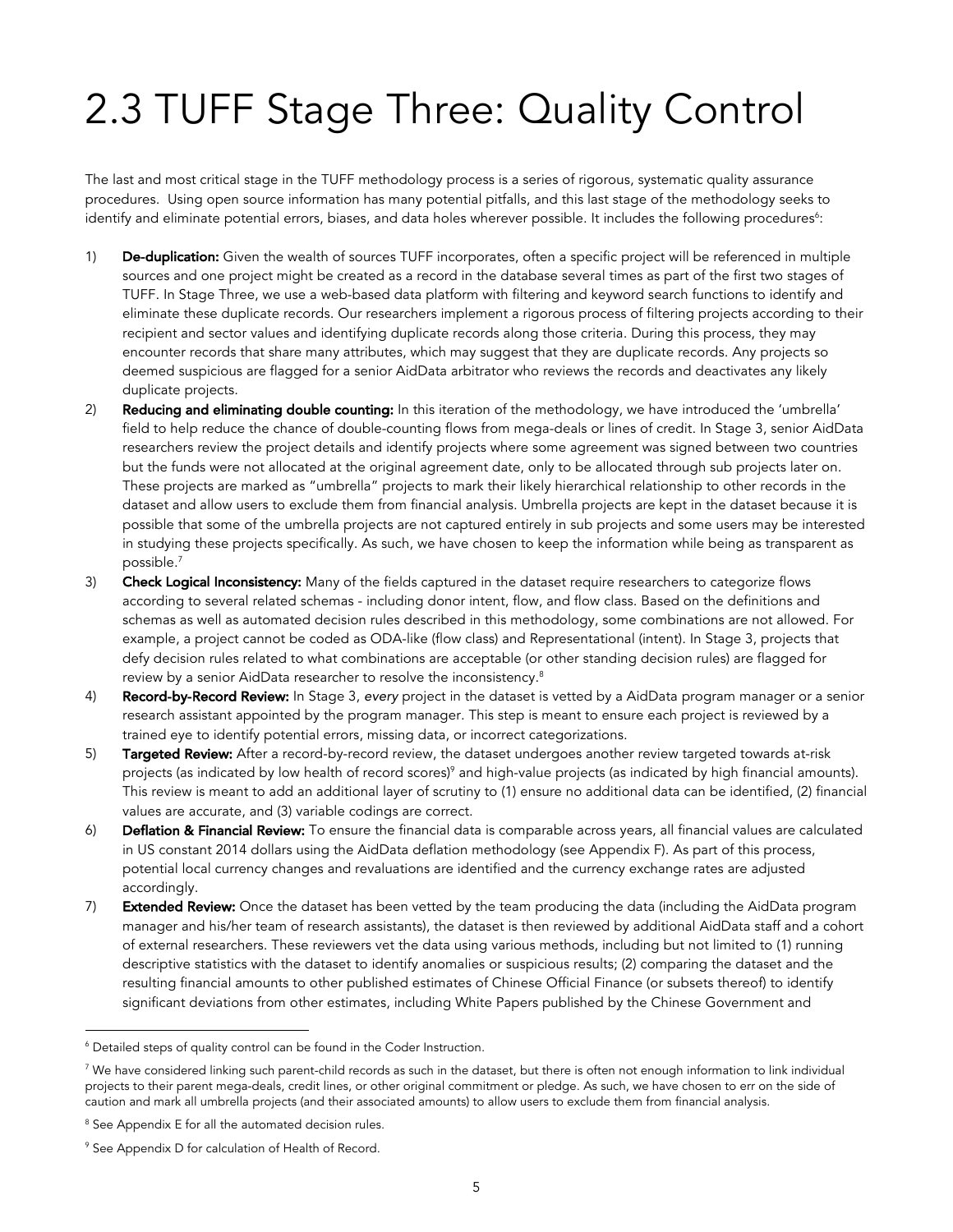estimates published by third parties; (3) cross-referencing the finalized project list to project lists provided in various official sources (such as IMF staff reports); (4) reviewing individual project records for errors or missing data; and (5) identifying biases in the data and identify potential ways to address them.

In addition, in preparation for the release of the Global Chinese Official Finance dataset (Version 1.0), we added an additional layer of scrutiny by providing a pre-release version of the dataset to a diverse group of researchers involved in a workshop on China and other emerging donors/lenders. These researchers used the pre-release version of the dataset for the purposes of statistical analysis and provided detailed feedback on the dataset.

It is our hope that through the protocols and processes developed in Stages 1-3 of the TUFF methodology, we can minimize errors and biases and produce the most consistent, complete and replicable dataset possible. That said, our coverage of Chinese official finance, as is often the case in social science data collection, is not 100% exhaustive or without error. As such, the interactive platform available at china.aiddata.org is designed to facilitate the crowdsourcing of information and/or feedback from users. Users who have knowledge of any additional projects or information to update any existing projects have the option to "suggest a project" and "confirm", "challenge" or "comment" on any content of any project. Once program managers at AidData receive these notifications, they either verify and update the information accordingly or otherwise resolve the concern.More details on crowdsourcing protocols can be found in Appendix C.

The three stages outlined above each contain detailed steps to guide the data generation process. In the coder instruction document, we provide a step-by-step guide documenting how to track underreported financial flows along with multitude of appendices to introduced supplementary steps in the TUFF process. Please visit http://aiddata.org/pages/trackingunderreported-financial-flows-methodology for more information on our coder instructions and a list of frequently asked questions on how to apply our methodology.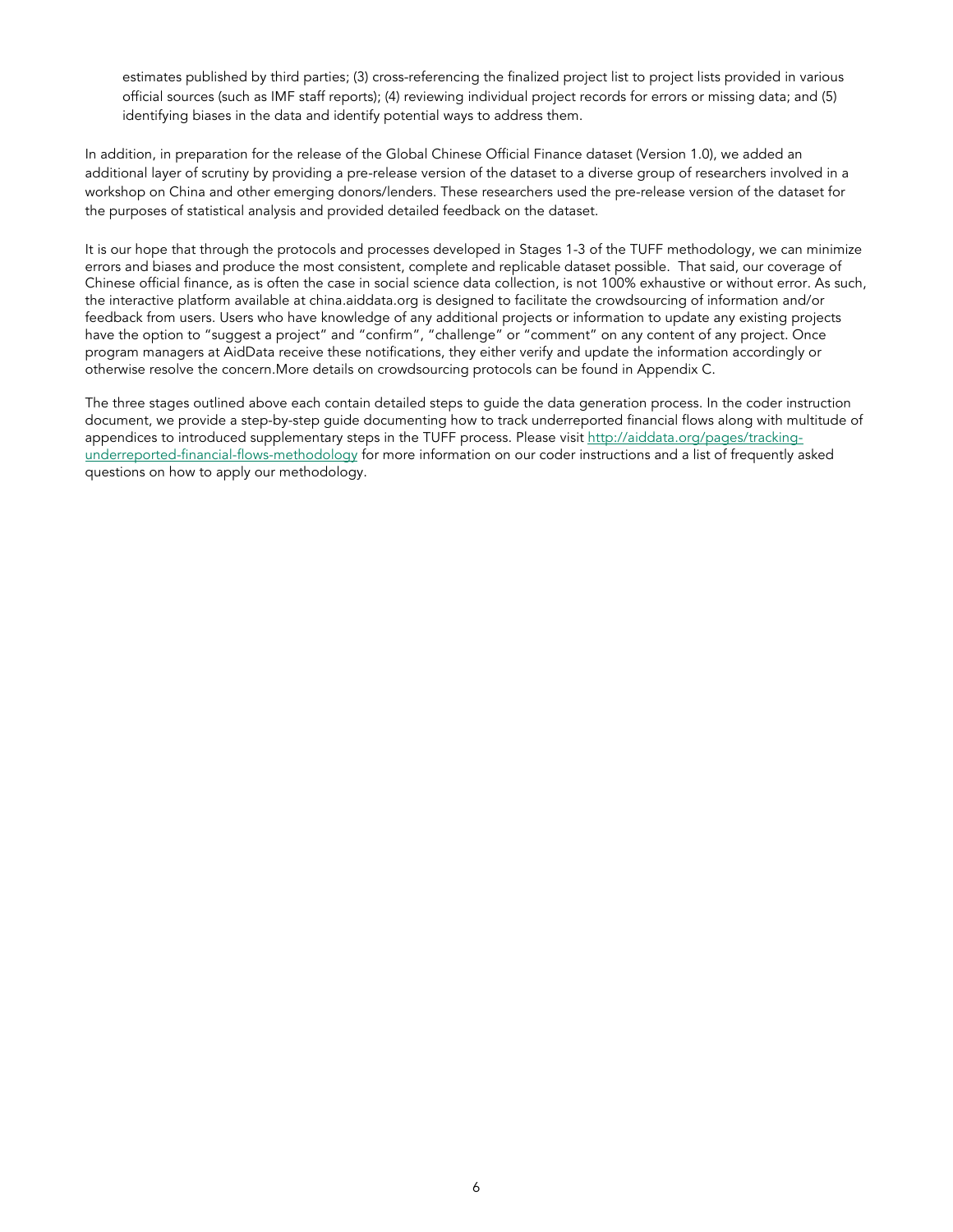# 3. Classifying Chinese Official Finance

The challenge of studying official finance from China and other non-OECD development financiers lies in not only uncovering the sheer volume of activity, but also classifying the flows accurately and in ways that make comparisons between different financiers valid. To make the study of financial flows from China more comparable to other traditional donors, the TUFF methodology is designed to classify Chinese official finance using the OECD's standards as set out in the OECD DAC Directives. We use these standard to classify all projects in the dataset according to their source of funding, project intent, level of concessionality and type of financing provided. The following sections will explain how these categorizations are coded.

# 3.1 Source of Funding (Official/Unofficial)

First, projects must first be classified as coming from an official source of funding or not. The OECD defines "Official Financing" as "transactions undertaken by the official sector (i.e. Government) at their own risk and responsibility, regardless of the source of funds (taxation of or borrowing from the private sector). Official agencies include federal, state and local departments and agencies." As such, government agencies must be extending the funding for a flow/project in order for it to be coded as official financing in our dataset.

In the case of China, it can be perplexing to define the scope of official finance because of the lackness of a centralized foreign aid management system. While the State Council or Ministry of Commerce makes instructional plans for foreign aid distribution in general, each agency/identity has its own budget and some autonomy in determining the recipients and the loan terms. It also makes it harder to draw the line between "official" and "unofficial" because of state-owned/state-backed enterprises and banks functioning on a commercial basis.<sup>10</sup> To make the definition of Chinese official finance more clear, the TUFF methodology tracks financial flows from the following institutions/entities:

- A. Government agencies, including ministries and Chinese embassies;
- B. Provincial governments;
- C. Policy banks, including China Development Bank and China Export-import Bank;
- D. State-owned commercial banks, including the Bank of China, the Industrial and Commercial Bank of China, the Agricultural Bank of China, and the Construction Bank of China.
- E. State-owned companies.<sup>11</sup>

## 3.2 Donor Intent

Each project must also be coded to capture the perceived intent of the finance provider. The broad categories covered by "donor intent" include: development in the recipient country (development), commercial interests in the donor country

<sup>&</sup>lt;sup>10</sup> The official financing coding scheme attempts to distinguish between official and unofficial sources of finance, often looking at the agencies involved in a project's announcement or signing. However, individuals present at the signing ceremony may hold multiple positions within a government or positions in the government and private sector. These personal linkages and overlaps can obscure the true financial source of a project. For example, in one corporate aid project from a state-owned enterprise (http://china.aiddata.org/projects/489), the vice president of the company--who is also a secretary in the Chinese Communist Party--and the Chinese Minister of Commerce both attend the opening ceremony. That said, such conflicts of interest are certainly not a data issue exclusive to media-based data collection, and official records can encounter the same kind of challenge.

<sup>11</sup> Aid flows from state-owned enterprises are considered as official funding but coded as "Corporate Aid+Gov" instead of "ODA".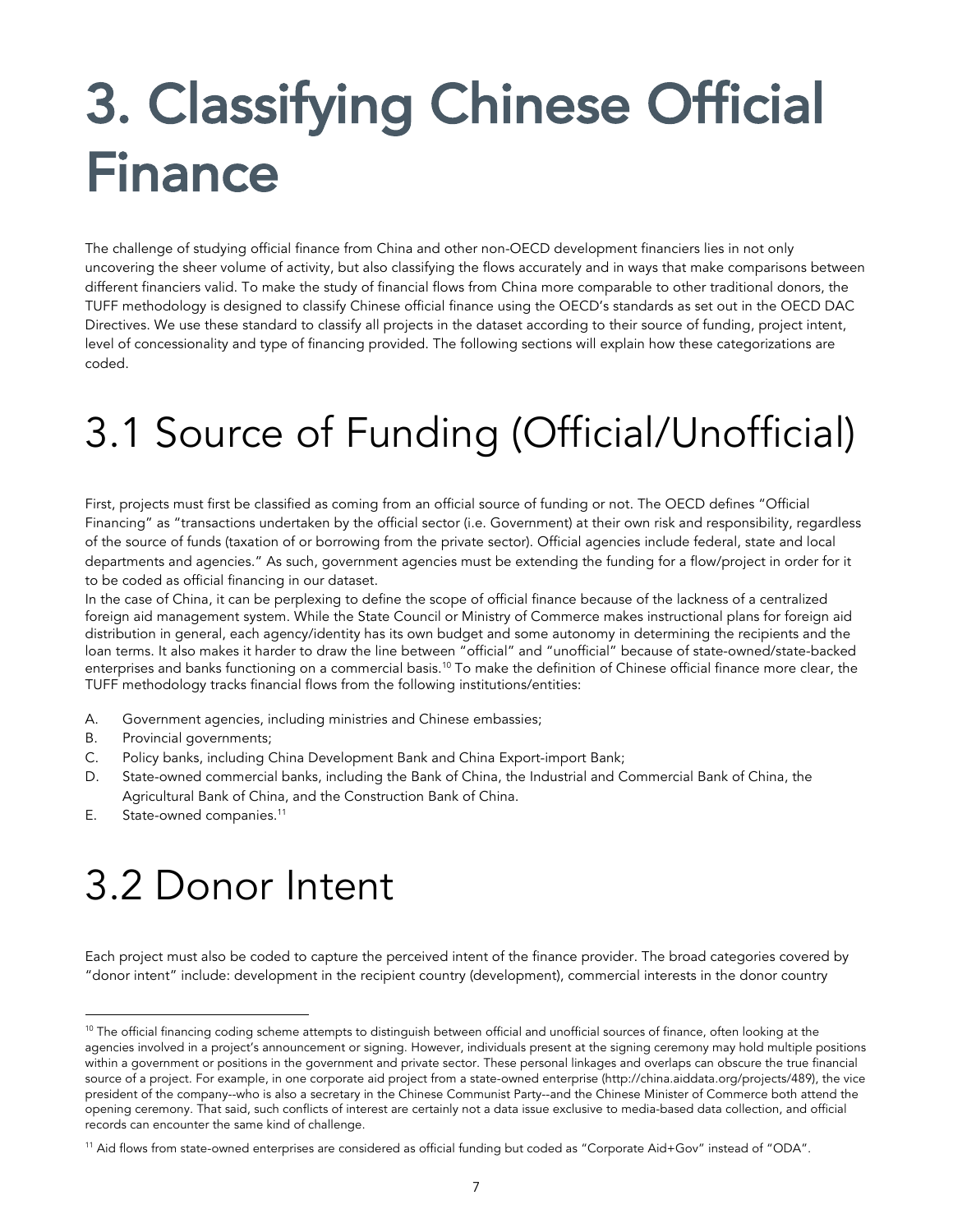(commercial), the representational interests of the donor country or a donor-recipient relationship (representational), or a combination of two or more donor motivations (mixed).

The OECD advises that the decisive criterion for a project's eligibility as Official Development Assistance is a main objective to promote the recipient's "economic development and welfare", but also adds "in the final analysis it is a matter of intention."<sup>12</sup> Therefore, coding by donor intent provides basis to distinguish a donor's official development finance from its larger portfolio of official finance. For cases of ambiguous intent, the OECD also provides guidance on inclusion or exclusion from the ODA category, which has informed our criteria for a "development" category of donor intent.

Each coder must systematically assess the intention of a given project based on specific criteria outlined below. See Table 1 for descriptions of each intent category along with examples.

 <sup>12</sup> "Is it ODA?" OECD Factsheet, November 2008. Accessed at: http://www.oecd.org/investment/aidstatistics/34086975.pdf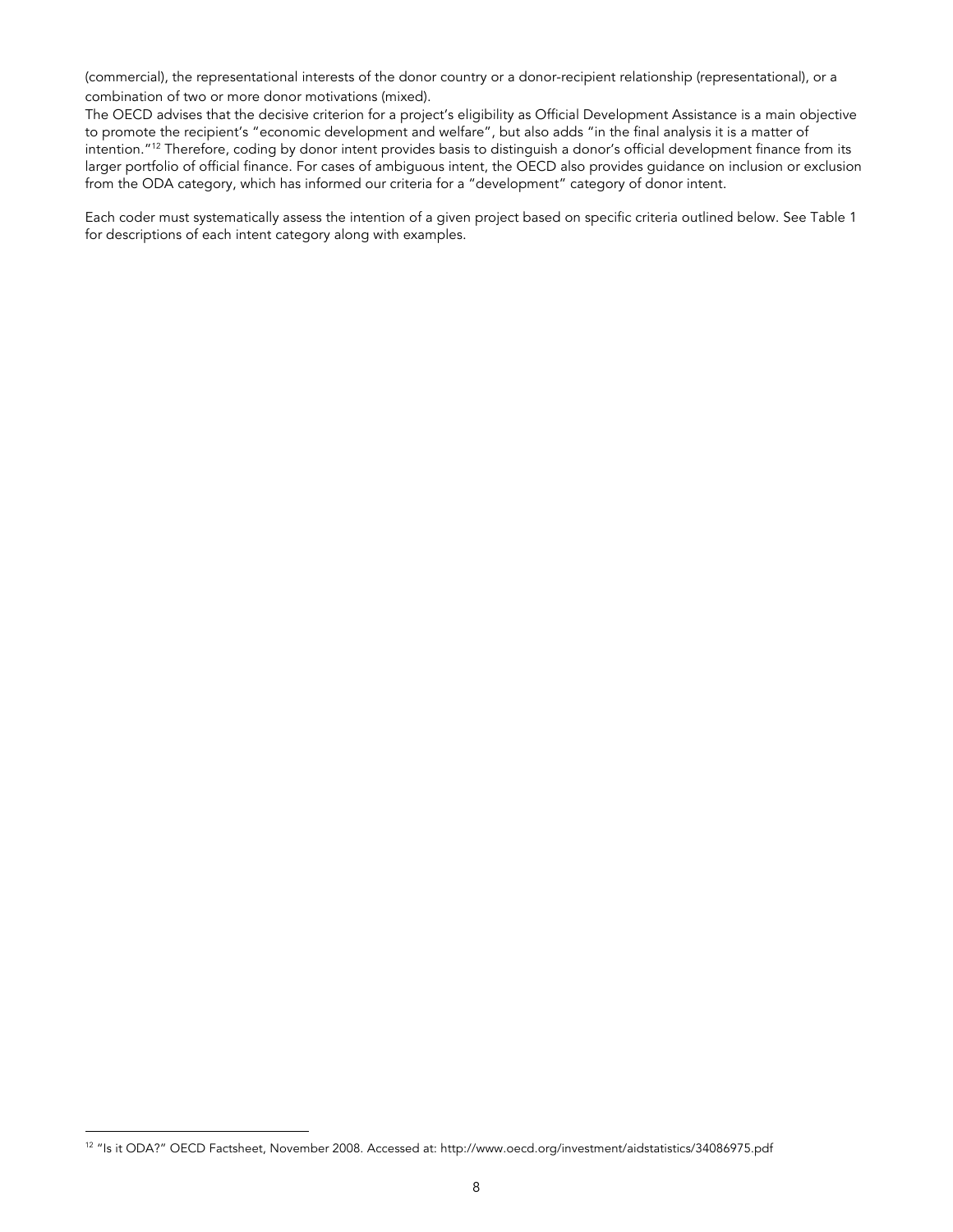### Table A: Donor Intent Examples

| <b>Intent Category</b> | Description                                                                                                                                                                                                                                                                                                                                            | <b>Examples</b>                                                                                                                                                                                                                                                                                                                                           |
|------------------------|--------------------------------------------------------------------------------------------------------------------------------------------------------------------------------------------------------------------------------------------------------------------------------------------------------------------------------------------------------|-----------------------------------------------------------------------------------------------------------------------------------------------------------------------------------------------------------------------------------------------------------------------------------------------------------------------------------------------------------|
| Development            | Promotes long-term economic development and<br>welfare within the recipient country. The donor<br>does not intend to receive a future monetary<br>reward or profit from this assistance. Can include<br>tied aid, as well as projects where the donor is<br>both the funder and the implementer.                                                       | Humanitarian assistance (including delivery<br>by military) and emergency management<br>Capacity building within the recipient<br>٠<br>country to sustain social programs long-<br>term<br>Institution building of recipient<br>government through elections, training, or<br>official government buildings                                               |
| Commercial             | Advances a donor's commercial, industrial, and<br>economic interests, facilitates trade and resource<br>transfers between the donor and recipient, or<br>supports a capital investment with the expectation<br>of commercial profit in the donor country.                                                                                              | All foreign direct investment and joint<br>$\bullet$<br>venture activities (donor has "bought a<br>stake" in the recipient enterprise)<br>Investments in extraction of natural<br>٠<br>resources (mining, oil drilling, logging,<br>etc.) to be sent to donor country<br>Export credits and other commercial<br>٠<br>credits                              |
| Representational       | Symbolic gesture of "good will" to advance an<br>official relationship. The project is likely small<br>enough it will not substantively advance recipient<br>development, nor will it directly promote donor<br>commercial interests. Includes diplomatic, military,<br>and cultural promotion activities, as well as<br>support to political parties. | Promotion of donor culture (e.g. language<br>training)<br>Military aid without a clear<br>humanitarian/developmental purpose<br>One-off exchange of doctors, teachers, or<br>٠<br>other social service professionals<br>(programs for recurring, long-term<br>exchanges are considered development)                                                       |
| <b>Mixed</b>           | Cannot be categorized into the development,<br>commercial, or representational categories,<br>because (a) the project has both commercial and<br>development intent, or (b) the project has both<br>representational and development intent.                                                                                                           | In-kind contribution in exchange for<br>$\bullet$<br>commercial benefits in the donor country,<br>such as drilling licenses<br>Construction of an industrial park to<br>contain a donor commercial operation,<br>among other enterprises<br>Institutes of learning or research which<br>include promotion of donor culture (e.g.<br>Confucius Institutes) |

## 3.3 Flow Type

Each project should be coded according to the type of financial transaction undertaken. Potential options for this flow class variable include grants, technical assistance, loans, debt relief, debt rescheduling, export credits, loan guarantees, scholarships, strategic/supplier credits, and other financial instruments. Usually the classification of flows is clear based on the description of the flow. Commodity donations/in-kind donations are coded as grants.

## 3.4 Grant Element

This variable estimates the concessionality level of a flow. It is easy to determine that all grants, free-standing technical assistance and scholarships/training are concessional. However, a loan can be both concessional and non-concessional. Concessionality of a loan is measured using "Grant Element" by OECD where any loan with a grant element of 25% or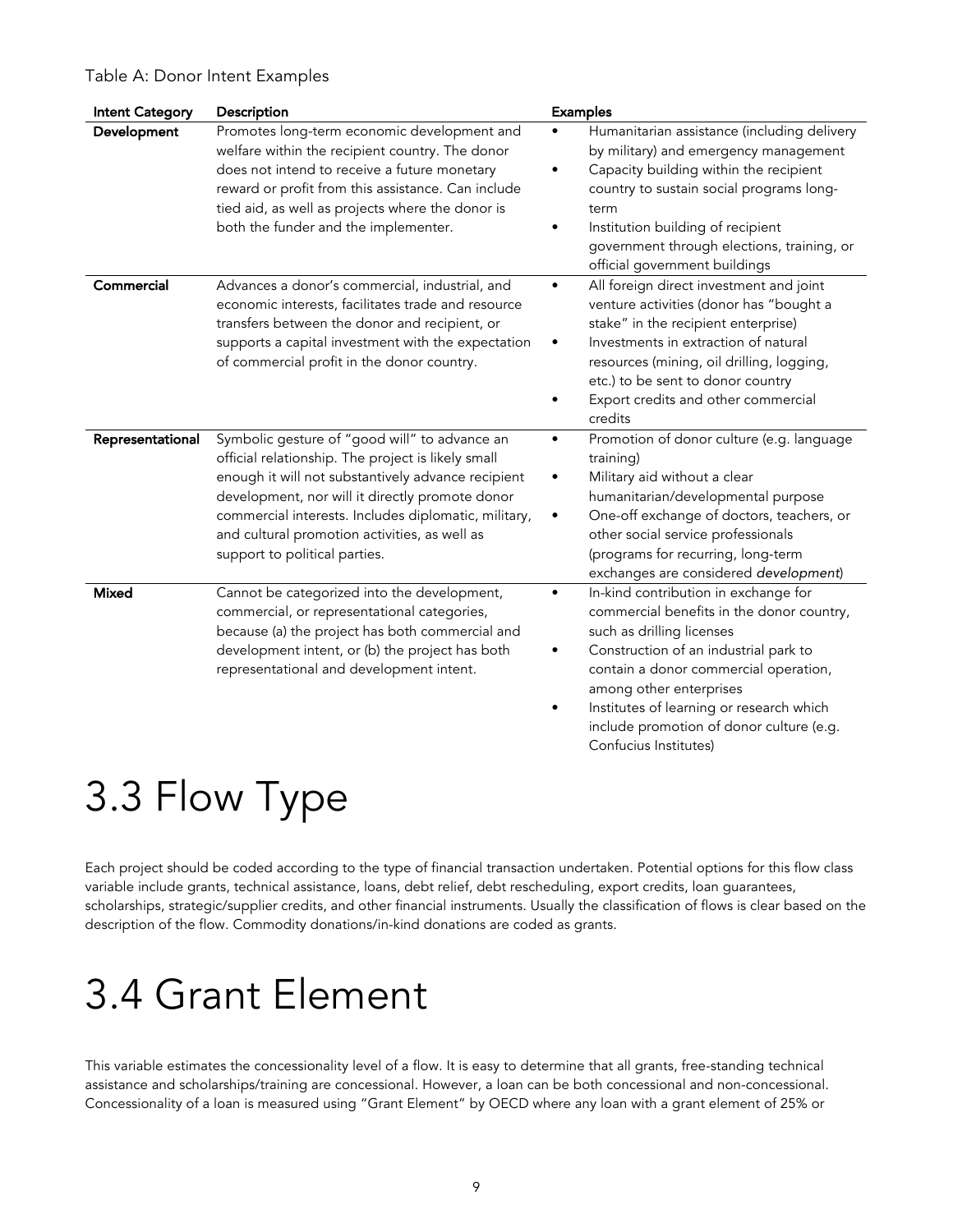higher is considered a concessional loan<sup>13</sup>. To ensure comparability with OECD data, AidData used the OECD's grant element calculator<sup>14</sup> to measure the concessionality of all loans we track in TUFF datasets.<sup>15</sup> Due to information gaps in the loan conditions of non-transparent donors, we assume the following for the loan conditions if the corresponding terms are not available: 1) Discount rate: 10% (as per OECD DAC Directives); 2) Repayments per annum: 2; 3) Type of repayment: equity principle. Loans are coded as ODA-like only if the record showed 1) sufficient information to measure grant element, 2) a calculated grant element of greater than 25%, and 3) development intent.

## 3.5 Flow Class

The most critical classification that enables cross-donor comparisons is the flow class field, which indicates whether a project likely qualifies as Official Development Assistance (ODA), Other Official Flows (OOF) or another class of flow. This classification pulls from the other classifications outlined above to determine the flow class of the project. ODA-Like: To qualify as ODA-like, a flow must 1) be official financing, 2) administered with the promotion of the economic development and welfare of developing countries as the main objective (donor intent = development), and 3) be concessional in character with a grant element of at least 25 percent (using a fixed 10 percent rate of discount). As such, in our dataset, the following flow types should be categorized as "ODA-like" if they are "official financing" and have "development intent": grants, technical assistance, interest-free loans, in-kind contributions of goods and services, and debt relief. As a rule of thumb, loans with a fixed interest rate of 2 percent or lower will have a grant element of at least 25 percent. If the loan terms are known, we calculate the grant element to ensure any projects marked as ODA-like have a grant element of at least 25%.<sup>16</sup> All projects with a grant element of 25% or more and a development intent are automatically classified as ODA-like in our internal software system.

OOF-Like: The OECD defines other official flows (OOF) as "official sector transactions which do not meet the ODA criteria, e.g.: i.) Grants to developing countries for representational or essentially commercial purposes; ii.) Official bilateral transactions intended to promote development but having a grant element of less than 25 per cent; iii.) Official bilateral transactions, whatever their grant element, that are primarily export-facilitating in purpose. This category includes by definition export credits extended directly to an aid recipient by an official agency or institution ("official direct export credits"); iv.) The net acquisition by governments and central monetary institutions of securities issued by multilateral development banks at market terms; v.) Subsidies (grants) to the private sector to soften its credits to developing countries; vi.) Funds in support of private investment." The following activities and forms of official financing should be categorized as "OOF-like": grants with a representational or commercial purpose (i.e. grants that do not have a primary objective of promoting economic development or welfare in the recipient country), loans from a government institution that do not have any apparent grant element (commercial loans based on LIBOR or LIBOR plus a margin) or a grant element lower than 25%, and export credits from a government institution to a recipient institution (Brautigam 2011a: 206). OOF activities also include "short-term credits to exporters (export sellers' credits) to help them finance foreign sales, and ... longer-term credits to foreign buyers to assist in the export of goods and services" (Brautigam 2011a: 206). OOF also includes lines of credit that a government provides to a donor enterprise (state-owned or not-state-owned) to do business overseas.17 OOF-like projects may include any type of donor intent: development, commercial, representational, or mixed.

<sup>&</sup>lt;sup>13</sup> OECD amended the threshold to 35% in 2016. But since the amendment is not retrospective, we are sticking with the original definition.

<sup>14</sup> Available at https://www.oecd.org/dac/stats/31426795.pdf

<sup>&</sup>lt;sup>15</sup> It should be noted that the World Bank (http://www.worldbank.org/ida/ida-grant-element-calculator.html) and IMF (http://www.imf.org/external/np/pdr/conc/calculator/default.aspx) use a different instrument to measure grant element. For some types of loans, the OECD may calculate a grant element of 25% or more, while the World Bank and IMF calculate it as less than 25% because the WB and IMF calculators use a discount rate of 5% instead of the OECD's 10%.

<sup>&</sup>lt;sup>16</sup> The OECD DAC recently introduced a new way of calculating ODA based on a grant equivalency principle. Under the new rules, the concessionality threshold to qualify as ODA changes based on the income group of the recipient country. Also, only the grant-element of a project counts as ODA, rather than the full amount of the concessional loan. The current TUFF classification system outlined above is based on the previous DAC directives from 2013-2015. The new system underscores the importance of greater transparency around grant elements for all concessional financing.

<sup>&</sup>lt;sup>17</sup> Example: "In Ethiopia. ZTE was able to offer finance for the Ethiopian Government's Millennium Telecoms project, securing a US\$1.5 billion deal for which the interest rate was LIBOR plus 150 basis points (Personal communication, 2011). Huawei offered a Brazilian firm financing at LIBOR plus 200 basis points, with a two-year grace period (Bloomberg 2011). As with the other forms of non-concessional official finance, these strategic lines of credit are clearly not ODA" (Brautigam 2011a: 206).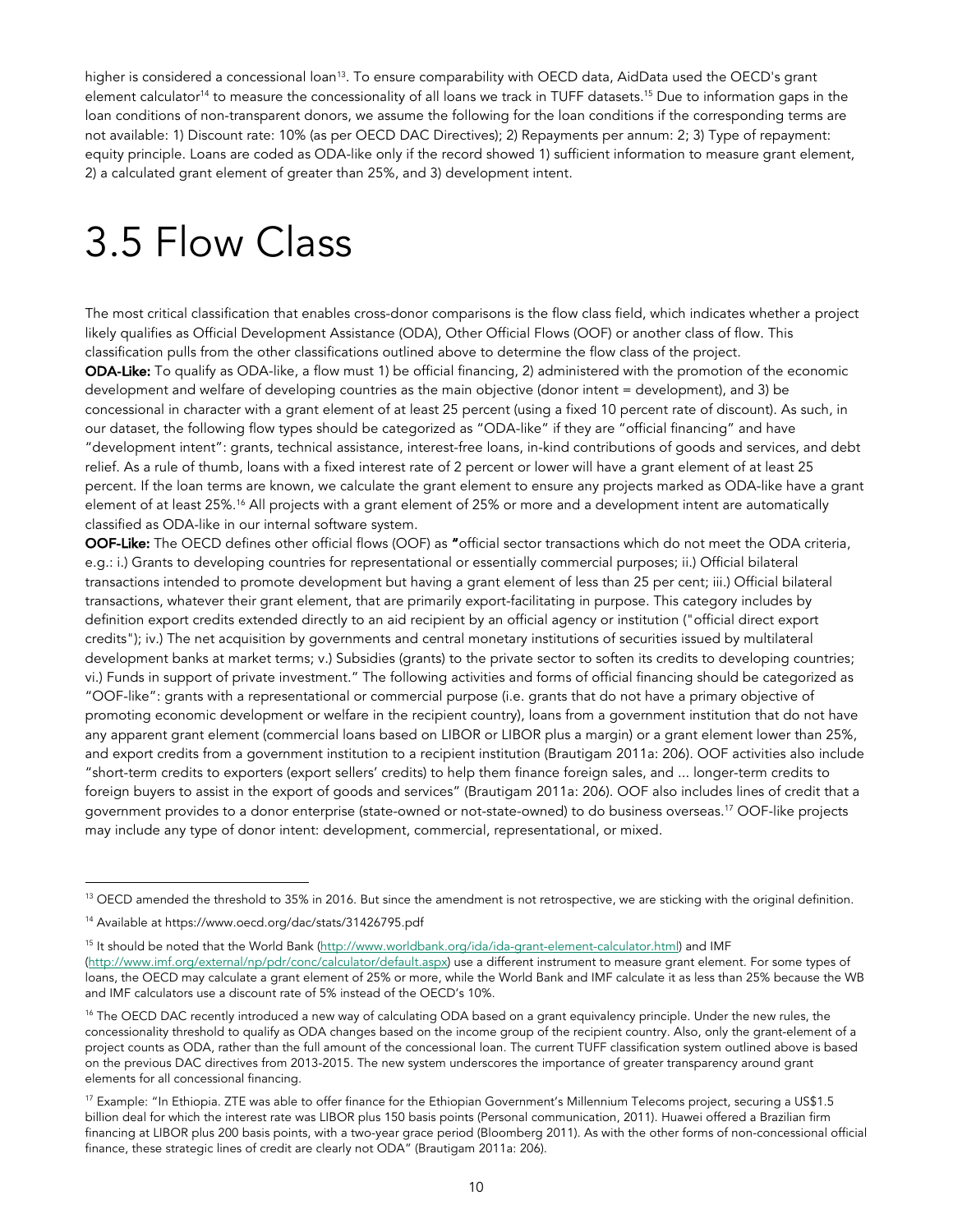Vague (OF): This category is reserved for flows of official financing that are either ODA or OOF, but for which there is insufficient information to assign to the flows to either the ODA-like or OOF-like category. Official Finance (OF) is an umbrella category that includes ODA-like, OOF-like, and Vague (OF) flows. These projects may have "development" or "mixed (some development)" intent.

Official Investment: This category captures international investments by a donor state agency in an enterprise resident in another country's economy. The donor agency must itself purchase a stake in the recipient enterprise, with the expectation of seeing a return on this investment for the donor government. Since the official donor agency is not simply providing equity or insurance, but is itself the investing agency "purchasing a stake" in the recipient enterprise, these Official Investments are distinct from Joint Ventures or Foreign Direct Investments with a lesser degree of "state involvement." In any unofficial Foreign Direct Investment or Joint Venture, the ultimate investing agent Direct Investment is NOT an official government agency. Official Investment projects must have "commercial" intent.

# 3.6 Umbrella

Projects are categorized as umbrella projects when the record refers to projects where some agreement was signed between two countries but the funds were not allocated at the original agreement date, only to be allocated through sub projects later on. These projects are marked as "umbrella" projects to mark their likely hierarchical relationship to other records in the dataset and allow users to exclude them from financial analysis. Lines of credit that are not allocated for a specific activity when established are also marked as umbrella projects since often the individual projects funded by the credit line are included elsewhere in the dataset.

## 3.7 Lines of Credit

In addition to coding lines of credit as 'OOF-like', these records are also marked as a *'line of credit'* in the database interface. Given that lines of credit may or may not be used in their entirety, this marker variable will enable analysis of OOF with and without lines of credits. If there is evidence the line of credit was completely expended, then the 'line of credit' check box is not ticked and it becomes an outstanding loan, rather than an outstanding line of credit.18 Also, the line of credit marker is not ticked for sub-projects financed by lines of credit.

## 3.8 Recommended for Research

This field is marked as true for all projects that meet two criteria: 1) they are not umbrella projects, and 2) they have moved through the project cycle to at least the committed, implementation, or completed stages. Users should only use records marked as "true" for any normal analysis of Chinese Official Finance.

<sup>&</sup>lt;sup>18</sup> Journalists and public intellectuals often conflate the *availability* or a credit line and the *use* of a credit line (Brautigam 2010). Many credit lines from the Chinese government are used sparingly or not at all.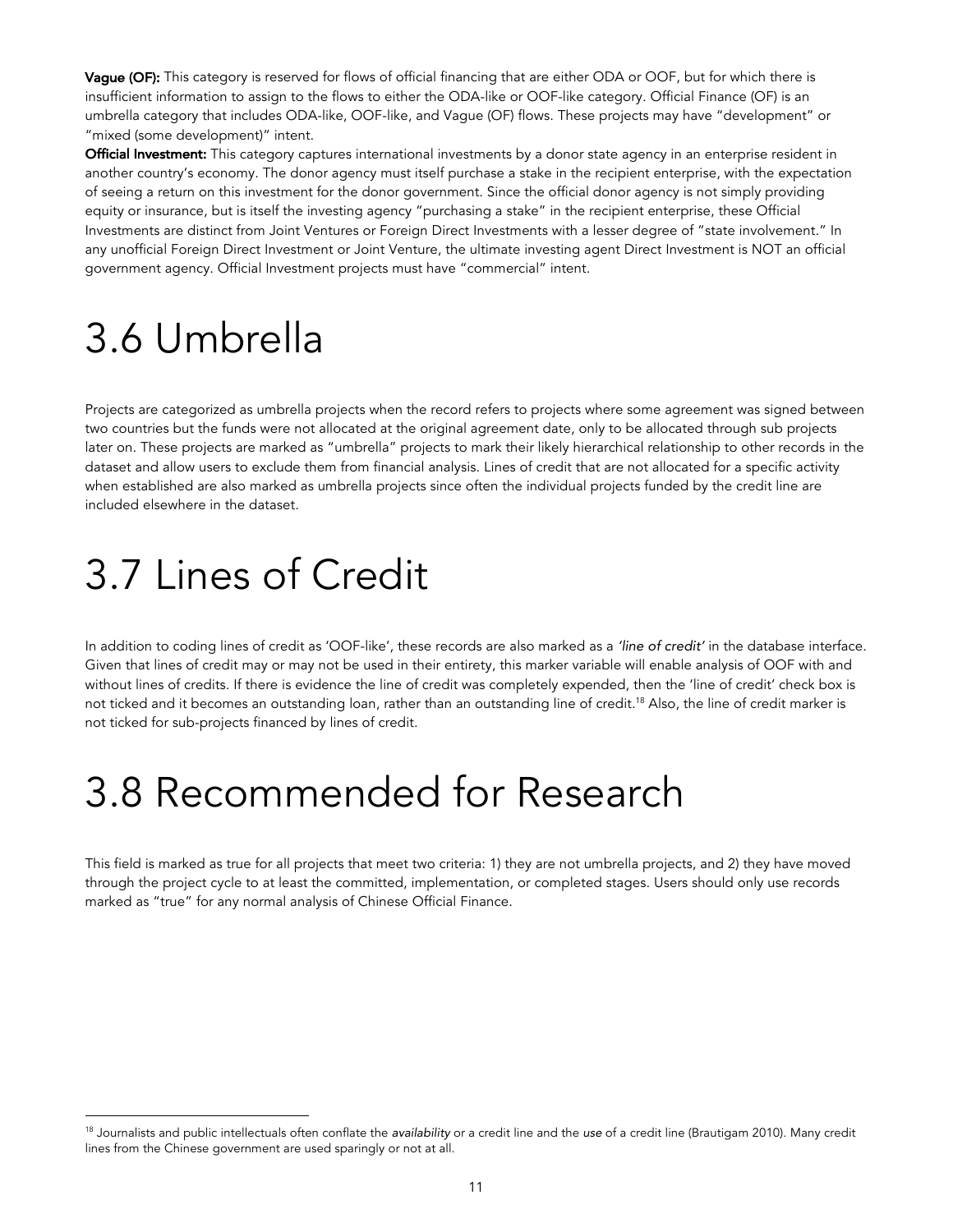### Figure A: Classification of Official Finance



\*Mixed Intent indicates the donor intent was some combination of development, commercial, or representational intents.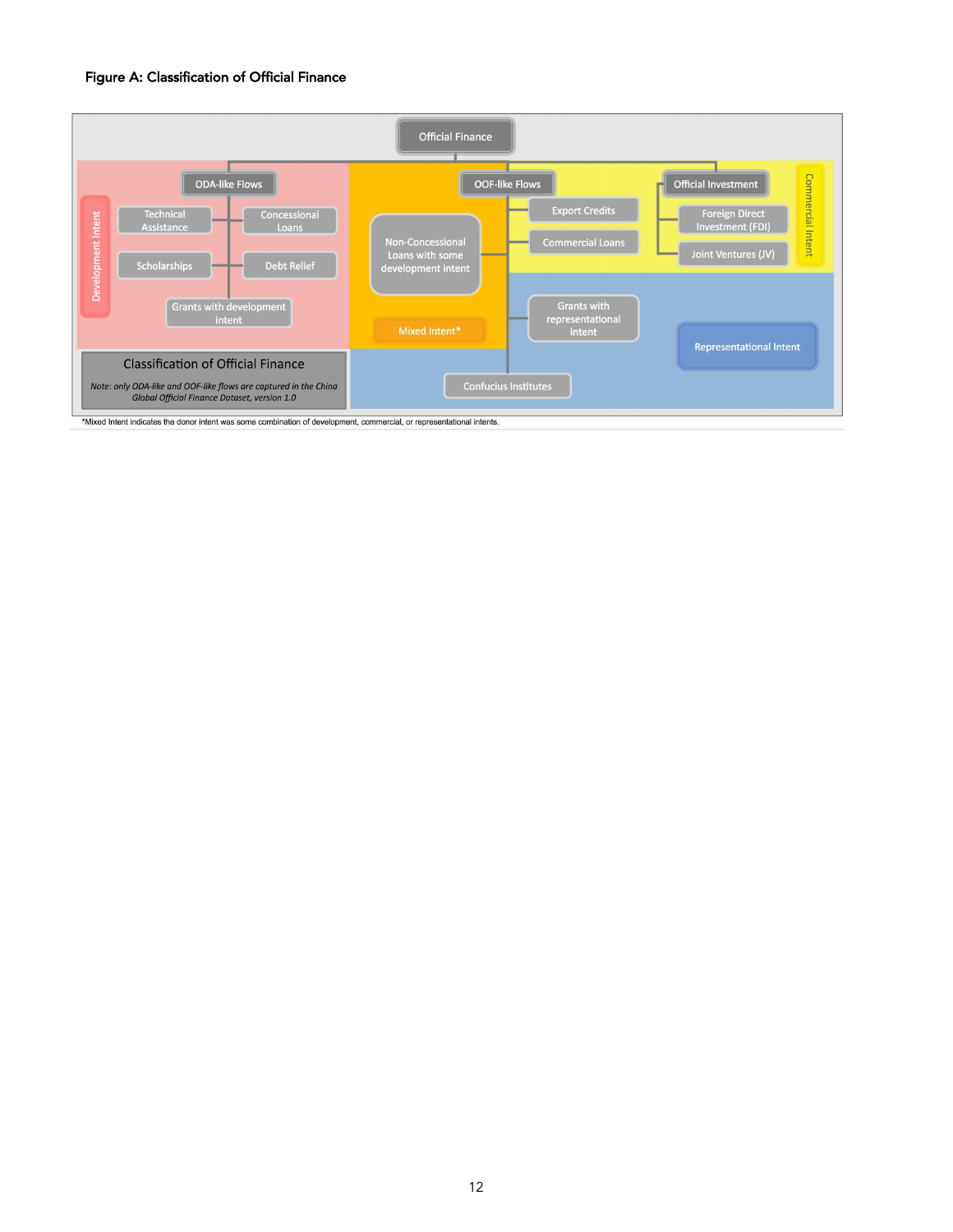# 4. Research Release Publication

In addition to actively maintaining the data dashboard (http://china.aiddata.org/), AidData has been publishing research releases, which are static versions of the database, with different year and/or regional coverage. Research Releases include projects that meeting the following standards:

- **Verified**
- **Active**
- Time-stamped
- Flow class is ODA-Like, OOF-Like or Vague (Official Finance).

While we take a relatively inclusive approach when including projects in research releases, we recommend using only projects that meet all the following standards in any rigorous academic research or estimate:

- Not an umbrella project
- Status is "Pipeline: Commitment" or "Implementing" or "Completion"

An easy way to include only projects that are recommended for analysis is to use the "recommended\_for\_research" field in the dataset as a filter.<sup>19</sup> However, users can make their only decision in choosing what types of projects to focus on for their own purpose.

<sup>&</sup>lt;sup>19</sup> While debt relief projects are included in the recommended projects, we would like to encourage users to make their own decision as to whether include or exclude these flows due to possibility of double counting.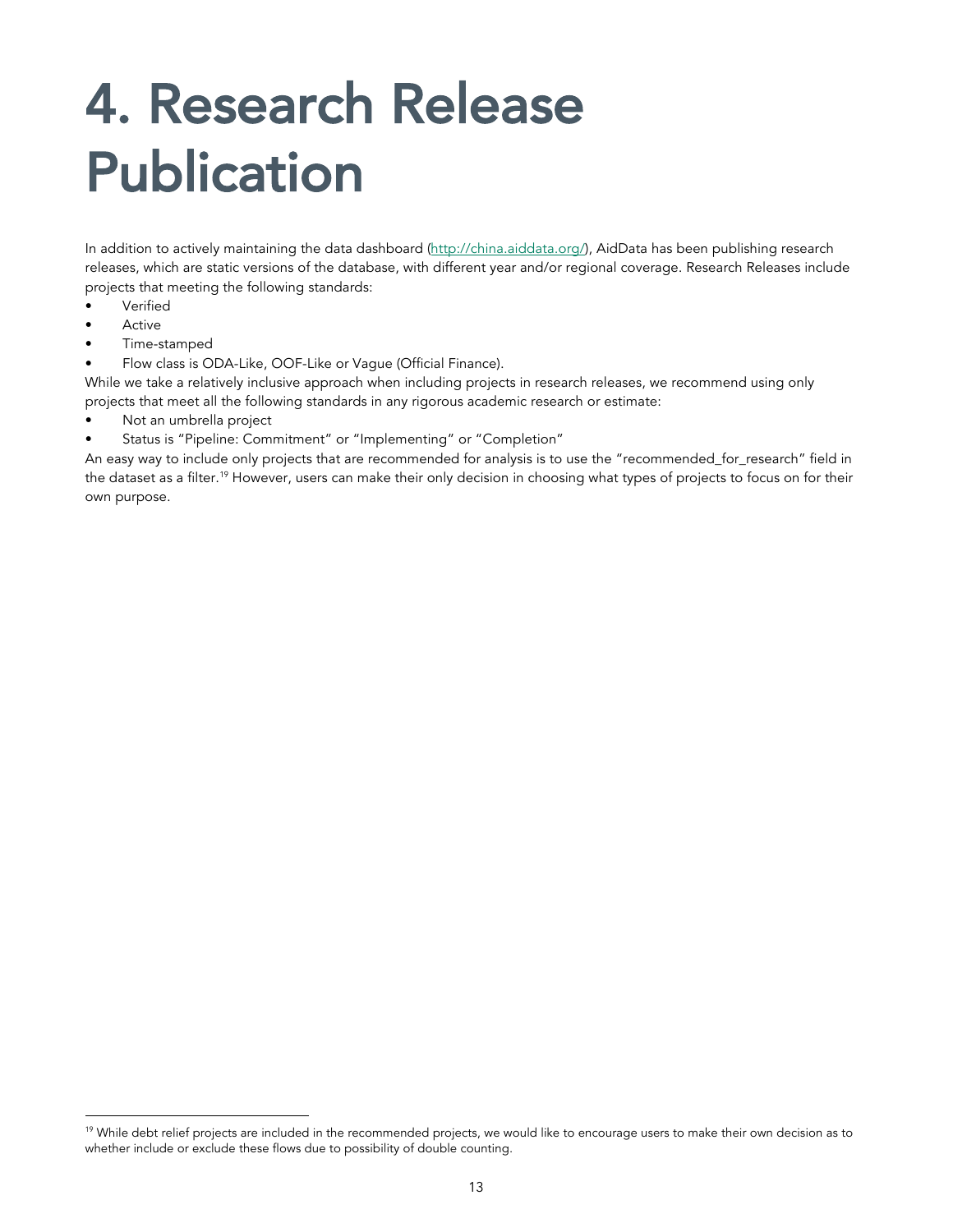### Works Cited

Brainard, Lael and Derek Chollet. 2007. Development's Changing Face: New Players, Old Challenges, Fresh Opportunities. Scene-Setter for 2007 Brookings Blum Roundtable.

Brautigam, Deborah. 2010. China, Africa and the International Aid Architecture, Working Papers Series N° 107. Tunis, Tunisia: African Development Bank

Brautigam, Deborah. 2011a. "Chinese Development Aid in Africa: What, Where, Why and How Much?" in *China Update 2011*, edited by Jane Golley and Ligang Song. Canberra, Australia: National University.

Brautigam, Deborah. 2011b. Aid 'With Chinese Characteristics': Chinese Aid and Development Finance Meet the OECD-DAC Regime. *Journal of International Development* 23(5).

Bunte, Jonas B., Harsh Desai, Kanio Gbala, Bradley C. Parks, Daniel Miller Runfola. 2017. Natural Resource Sector FDI and Growth in Post-Conflict Settings: Subnational Evidence from Liberia. AidData Working Paper #34. Williamsburg, VA: AidData.

Corking, Lucy. 2011. Redefining Foreign Policy Impulses toward Africa: The Roles of the MFA, the MOFCOM and China Exim Bank, in: Journal of Current Chinese Affairs, 40, 4, 61-90.

Downs, Erica. 2011. China Development Bank's Oil Loans: Pursuing Policy – and Profit. *China Economic Quarterl*y. 15.4 (2011): 43-47.

Drakos, Konstantinos. 2007. The Size of Under-Reporting Bias in Recorded Transnational Terrorist Activity. *Journal of the Royal Statistical Society: Series A (Statistics in Society)* 170 (4): 909-921.

Drakos, Konstantinos and Andreas Gofas. 2006. The Devil You Know but Are Afraid to Face: Underreporting Bias and its Distorting Effects on the Study of Terrorism. *Journal of Conflict Resolution* 50(5): 714-735.

Dreher, Axel, Andreas Fuchs, Bradley Parks, Austin M. Strange, and Michael J. Tierney. 2017. Aid, China, and Growth: Evidence from a New Global Development Finance Dataset. AidData Working Paper #46. Williamsburg, VA: AidData.

Djankov, Simeon and Bernard Hoekman. 2000. Foreign Investment and Productivity Growth in Czech Enterprises. *World Bank Economic Review* 14(1): 49-64

EM-DAT. 2012. EM-DAT: The OFDA/CRED International Disaster Database – www.emdat.be. Brussels, Belgium: Université Catholique de Louvain.

Fengler, Wolfgang and Homi Kharas. 2010. *Delivering Aid Differently: Lessons from the Field*. Washington D.C.: Brookings Institution Press.

Foster, Vivien, William Butterfield, Chuan Chen, and Nataliya Pushak. 2008. Building Bridges: China's Growing Role as Infrastructure Financier for Sub-Saharan Africa. Washington D.C.: World Bank/PPIAF.

Gallagher, Kevin P., Amos Irwin, and Katherine Koleski. 2012. The New Banks in Town: Chinese Finance in Latin America. Washington D.C.: Inter-American Dialogue.

Ghose, Siddhartha. 2017. Tracking Funding for the Ebola Epidemic in Sierra Leone. AidData and the US Global Development Lab.

Hendrix, Cullen, Idean Salehyan, Jesse Hamner, Christina Case, Christopher Linebarger, Emily Stull, and Jennifer Williams. 2012. Social Conflict in Africa: A New Database. *International Interactions*. 38 (4): 503-511.

International Development Association (IDA). 2008. Aid Architecture: An Overview of the Main Trends in Official Development Assistance Flows. Washington D.C.: World Bank.

International Monetary Fund (IMF). 2006. Evaluation Report: Financial Sector Assessment Program. Washington DC: Independent Evaluation Office (IEO) of the International Monetary Fund. Retrieved from http://www.ieoimf.org/ieo/files/completedevaluations/FSAP\_Main\_Report.pdf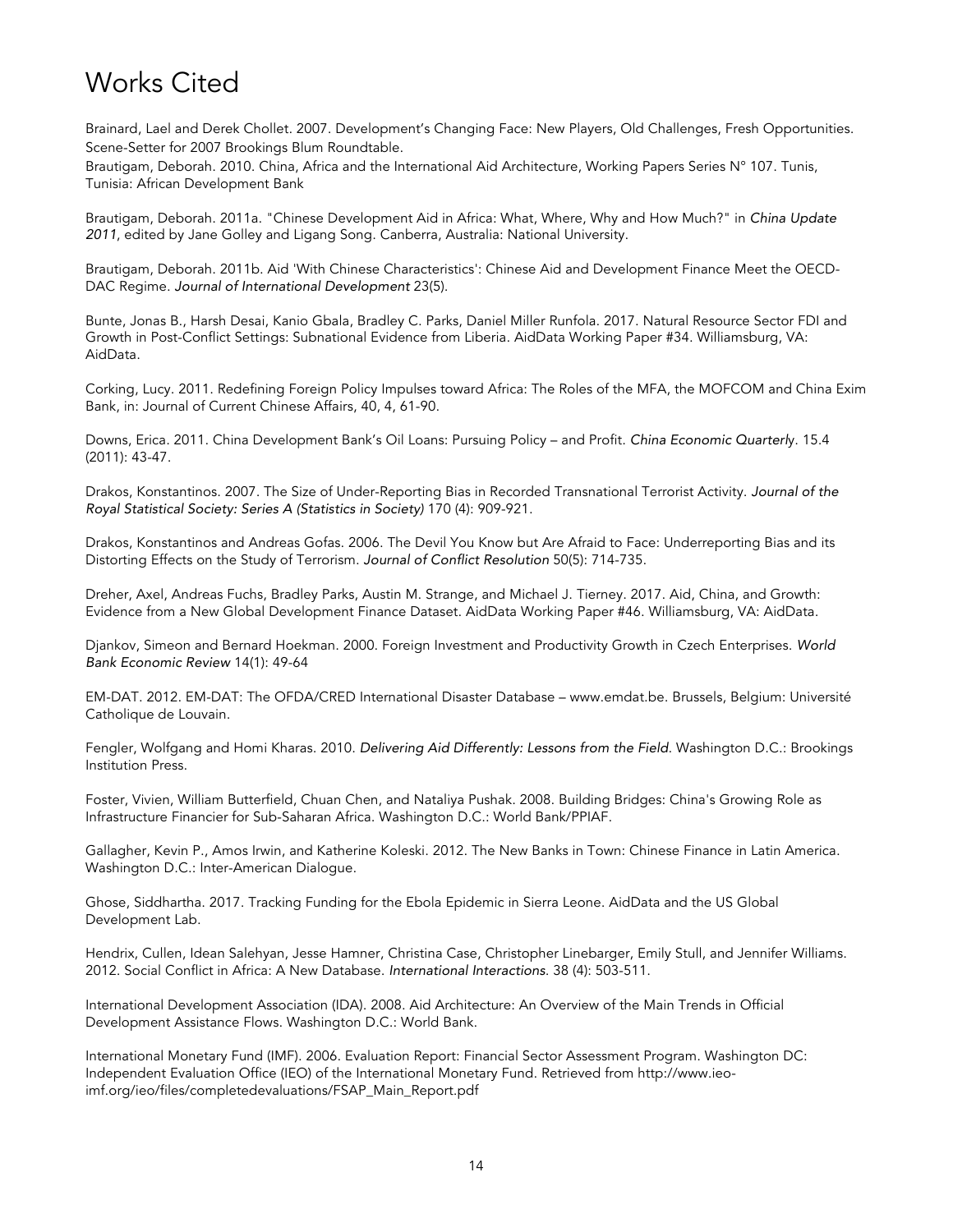International Monetary Fund (IMF). 2007. Evaluation Report: IMF Exchange Rate Policy. Washington DC: Independent Evaluation Office (IEO) of the International Monetary Fund. Retrieved from http://www.ieoimf.org/ieo/files/completedevaluations/05172007exrate\_full.pdf

Jácome, Francine. 2011. Petrocaribe: The Current Phase of Venezuela's Oil Diplomacy in the Caribbean. Policy Paper 40. Bogotá, Colombia: Friedrich-Ebert-Stiftung.

James, Ian. 2011. Haiti Leader Says Venezuela Aid is Key. *Associated Press*. December 4, 2011.

Kharas, Homi. 2007. Trends and Issues in Development Aid. Washington D.C.: Brookings Institution.

King, Gary and Will Lowe. 2003. An Automated Information Extraction Tool for International Conflict Data with Performance as Good as Human Coders: a Rare Events Evaluation Design. *International Organization* 57(3): 617–42.

Klein, Michael and Tim Harford. 2005. *The Market For Aid*. Washington D.C.: International Finance Corporation.

Leetaru, Kalev. 2010. The Scope of FBIS and BBC Open-Source Media Coverage, 1979–2008 (U). *Studies in Intelligence* 54 (1): 17-37.

Lum, Thomas, Hannah Fischer, Julissa Gomez-Granger, Anne Leland. 2009. China's Foreign Aid Activities in Africa, Latin America, and Southeast Asia. Congressional Research Service Report for Congress, February 25, 2009. Washington D.C.: Congressional Research Service.

Manning, Richard. 2006. Will 'Emerging Donors' Change the Face of International Cooperation? *Development Policy Review* 24: 371-385.

McCarthy, John D., Clark McPhail, and Jackie Smith. 1996. Images of protest: Dimensions of Selection Bias in Media Coverage of Washington Demonstrations, 1982 and 1991. *American Sociological Review* 6(3): 478-99.

Minor, Allison, Pranay Sinha, Brooke Russell, and Charles Perla. 2014. Defining & Measuring Development Assistance from GCC Countries: A Methodological Note. Williamsburg, VA: AidData.

Morgan, Pippa, and Yu Zheng. 2017. Tracing the Legacy: China's Historical Aid and Contemporary Investment in Africa. Working Paper.

Musakwa, Tendai. 2013. Deborah Brautigam Discusses Doing Research on China-Africa Relations. The China-Africa Project. Interview transcript available at *http://www.chinaafricaproject.com/deborah-brautigam-discusses-doing-research-on-chinaafrica-relations/*.

OECD. DAC Glossary of Key Terms and Concepts. Available at http://www.oecd.org/development/stats/dacglossaryofkeytermsandconcepts.htm.

OECD. 2008. "Is it ODA?" OECD Factsheet November 2008. *http://www.oecd.org/investment/aidstatistics/34086975.pdf*

Raleigh, Clionadh, Andrew Linke, Håvard Hegre, and Joachim Karlsen. 2010. Introducing ACLED: An Armed Conflict Location and Event Dataset. *Journal of Peace Research* 47(5): 651-660.

Reeves, Andrew, Stephen Shellman, and Brandon Stewart. 2006. Fair & Balanced or Fit to Print? The Effects of Media Sources on Statistical Inferences. Paper presented at the International Studies Association conference, 22– 25 March 2006, San Diego, CA.

Severino, Jean-Michel and Olivier Ray. 2010. The End of ODA (II): The Birth of Hypercollective Action. Center for Global Development Working Paper 218. Washington DC: Center for Global Development.

Shellman, Stephen. 2008. Coding Disaggregated Intrastate Conflict: Machine Processing the Behavior of Substate Actors Over Time and Space. *Political Analysis* 16:4 64–477.

Schrodt, Philip A. and Deborah J. Gerner. 1994. Validity Assessment of a Machine-Coded Event Data Set for The Middle East, 1982–1992. *American Journal of Political Science* 38(3):825–54.

Schrodt, Philip A., Erin M. Simpson, and Deborah J. Gerner. 2001. Monitoring Conflict Using Automated Coding of Newswire Sources: A Comparison of Five Geographical Regions. Paper presented at the PRIO/Uppsala University. Uppsala, Sweden 8–9 June 2001.

Scikit-learn: Machine Learning in Python, Pedregosa et al., JMLR 12, pp. 2825-2830, 2011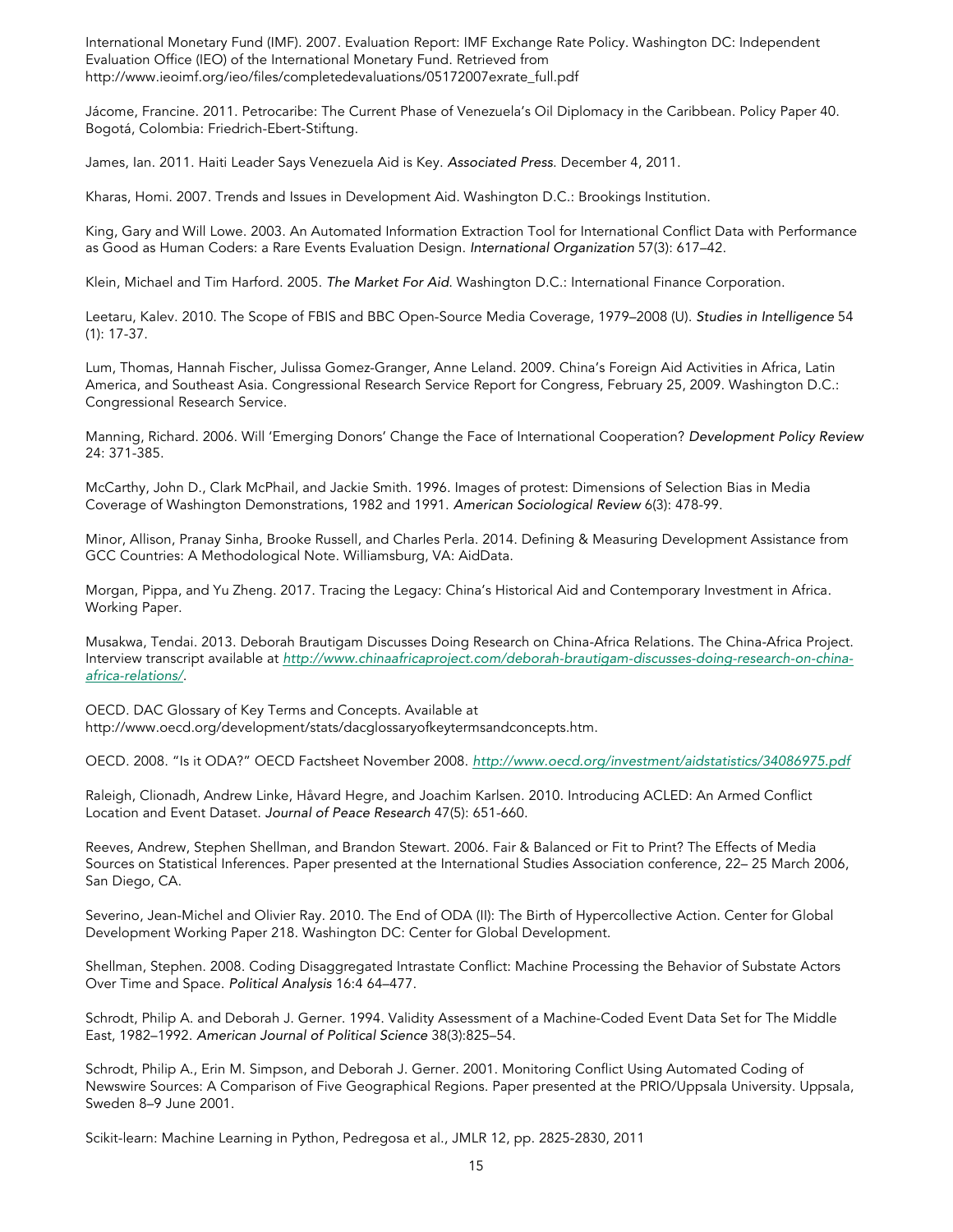Simmons, Beth A. 2000. The Legalization of International Monetary Affairs. *International Organization* 54: 573-602

Strange, Austin M., Vijaya Ramachandran, Brad Parks, Michael J. Tierney, Axel Dreher, and Andreas Fuchs. 2013. China's Development Finance to Africa: A Media Based Approach to Data Collection. Working Paper. Washington D.C.: AidData/Center for Global Development.

Strange, Austin, Axel Dreher, Andreas Fuchs, Bradley Parks, and Michael Tierney. 2017. Tracking Underreported Financial Flows: China's Development Finance and the Aid-Conflict Nexus Revisited. *Journal of Conflict Resolution* 61 (5): 935-963.

The Economist. 2010. Brazil's Foreign-Aid Programme: Speak Softly and Carry a Blank Cheque. 15 July 2010.

United States. Cong. Senate. Committee on Foreign Affairs. *Hearing on China's Growing Role in Africa*. *Nov 1, 2011.* 112th Cong. 1st sess. Washington: GOP 2011 (statement of Deborah Brautigam, Professor, School of Advanced and International Studies).

Vines, Alex, Lillian Wong, Markus Weimer, and Indira Campos. 2009. Thirst for African Oil: Asian National Oil Companies in Nigeria and Angola, Chatham House, London, August.

Walz, Julie and Vijaya Ramachandran. 2011. Brave New World: A Literature Review of Emerging Donors and the Changing Nature of Foreign Assistance. CGD Working Paper 273. Washington D.C.: CGD.

White Paper on China's Foreign Aid. 2014. State Council of the People's Republic of China.

Woods, Ngaire. 2008. Whose Aid? Whose Influence? China, Emerging Donors and the Silent Revolution in Development Assistance. *International Affairs* 84: 1205-1221.

Woolley, John T. 2000. Using Media-Based Data in Studies of Politics. *American Journal of Political Science* 44: 156-173.

Yonamine, James E. and Philip A. Schrodt. 2011. A Guide to Event Data: Past, Present, and Future Version 1.0. Working Paper.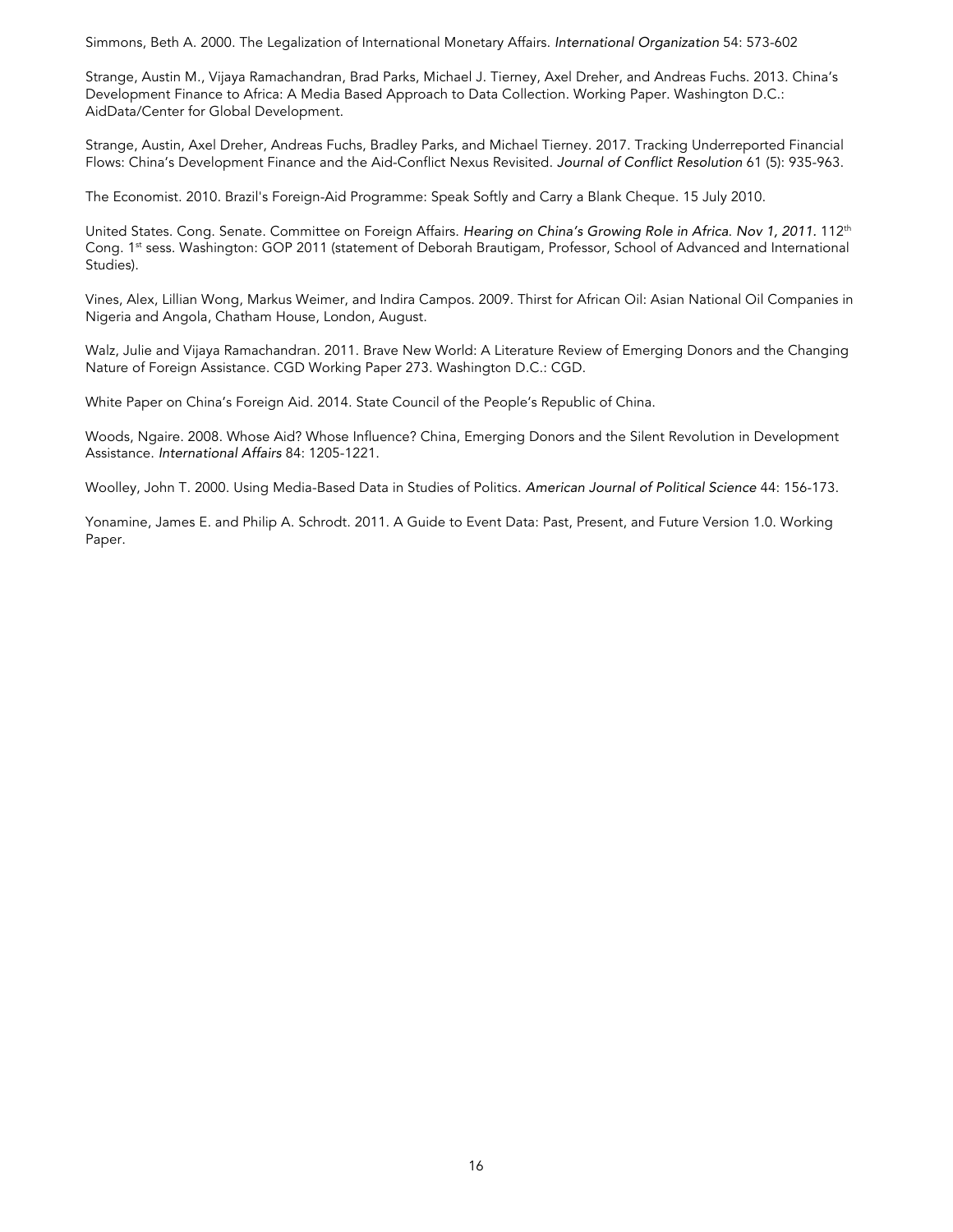### Appendix A: Personnel Outreach and Crowdsourcing

### Personnel Outreach

Donor and/or recipient personnel outreach is a complementary sub-step in Stage Two searching that can help fill critical data gaps remaining after exhaustive Factiva and web searching. "Personnel Outreach" is the process of establishing a direct dialogue with donor and/or recipient personnel affiliated with a given project via email, telephone or Skype. RAs then engage these personnel with targeted questions that seek to fill outstanding information gaps for a given project record (e.g. the repayment terms of a loan).

### Crowdsourcing Protocol

The TUFF methodology is designed to provide multiple layers of scrutiny for every project entry with an even more rigorous standard of evidence for large projects. We opened project records to user feedback to provide an additional avenue to refine project data. To maintain a fully transparent and replicable methodology, this section introduces our process for adjudicating between new sources of crowdsourced feedback and existing project information.

AidData has created a dynamic project data platform at china.aiddata.org, which allows users to investigate individual projects more thoroughly. Each project record has a page where its attributes are displayed. These pages are accessible by three paths:

- Visualization (accessible on the navigation bar > Visualize > Country-level Map. After clicking a country, a user may select a sector to see the projects in that country-sector)
- Search and filter (accessible on the navigation bar > Data > Search Projects)
- Direct access by project ID (accessible on the navigation bar > Data > Find by ID)

These project pages include all the data in the static dataset, including links to source documents. These source documents are often behind a firewall of Factiva, which can be accessed through many university library systems or a 30-day free trial.<sup>20</sup> The project page also includes a comment box. We understand that some users will have information to add to these records and we encourage them to do so via the comment box. AidData staff members will track and moderate comments, addressing any data issues and integrating new content provided by users. Users may add important facts to these records which are not always available in media reports: cancellation, changes in funding or implementation, local impact or project outcome. Users may also help maintain the project database by reporting errors in the database, reporting duplicated projects or providing links to additional documentation. AidData team members will use these comments to improve the data whenever possible. If a comment reports an issue, AidData team members will remove the comment only after that issue is addressed. Comments referencing new sources or providing new information will be preserved. Also, data users may suggest new projects not uncovered during Stage One or Stage Two searching.

We encourage users to provide evidence when commenting on a project record. However, to ensure data quality, AidData staff review and curate all comments prior to publication. To evaluate the validity of comments without a citation, AidData staff also repeat Stage Two Google search for the project looking for the most recent information.

### What user-generated content will AidData staff review first?

AidData staff and faculty have created a protocol to determine whether to edit a project record in response to a user comment. The arbitrator will first assess the reliability of the user's source relative to all other project resources (resource ranking in Appendix B). If two different project sources conflict on an objective point of fact (commitment date, status, project amount, etc.), AidData staff will pull from the most verifiable resource type to populate the disputed data field.

A data point is considered most verifiable if it has the following characteristics (in order):

- 1. Distributed by a reliable and accountable source (see rankings below)
- 2. Two or more independent sources report same data point
- 3. Distributed by a widely circulated source (e.g. AP or BBC)
- 4. Specific and detailed

<sup>&</sup>lt;sup>20</sup> See http://www.factiva.com/integration/modules/microsoft/trial.asp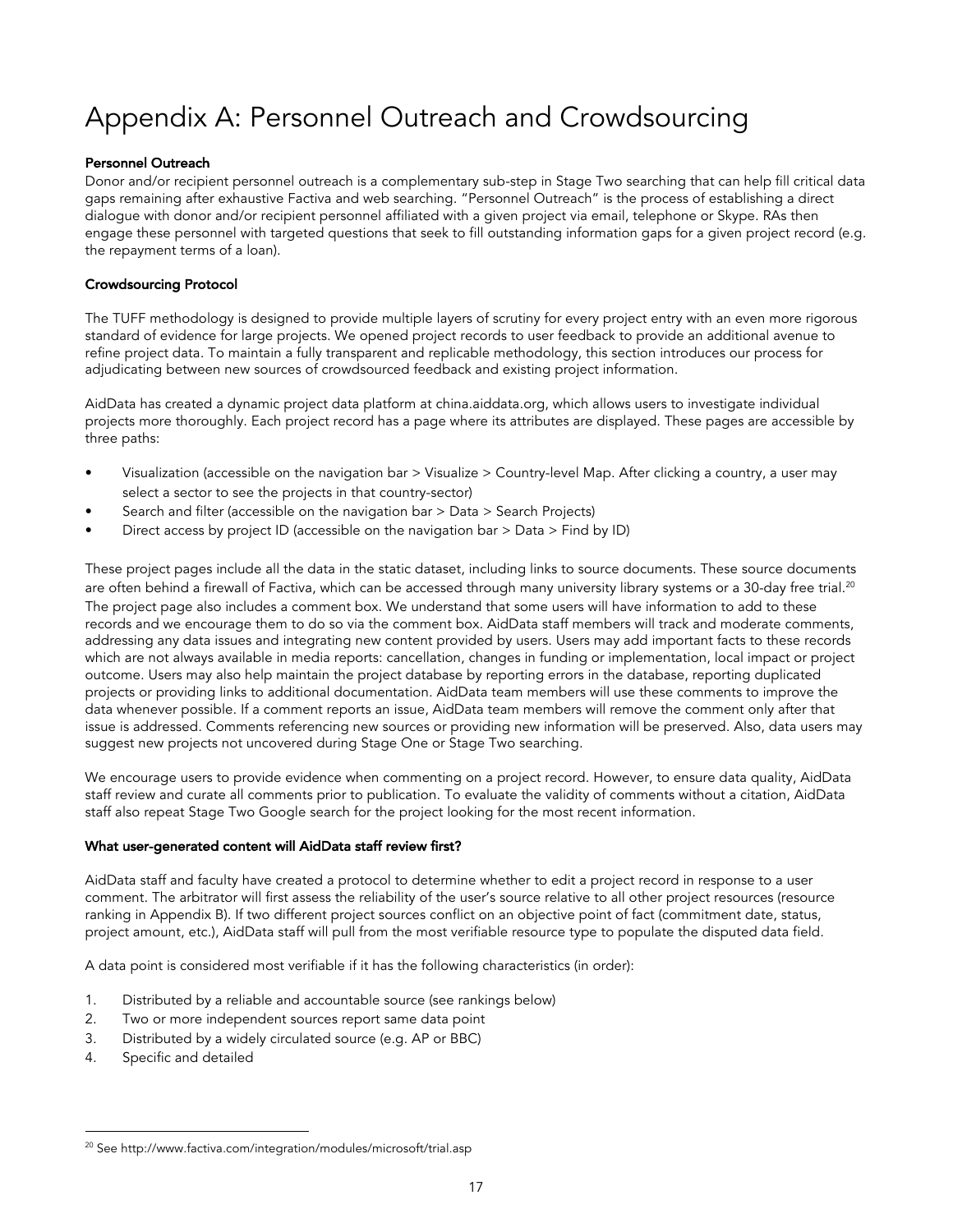### By priority:

- 1. Project variables (amount, status, etc). Require source for verification.
- 2. Alterations to project description. Require source for verification.
- 3. Opinions on project performance, quality, or necessity
- 4. Other non-substantive opinions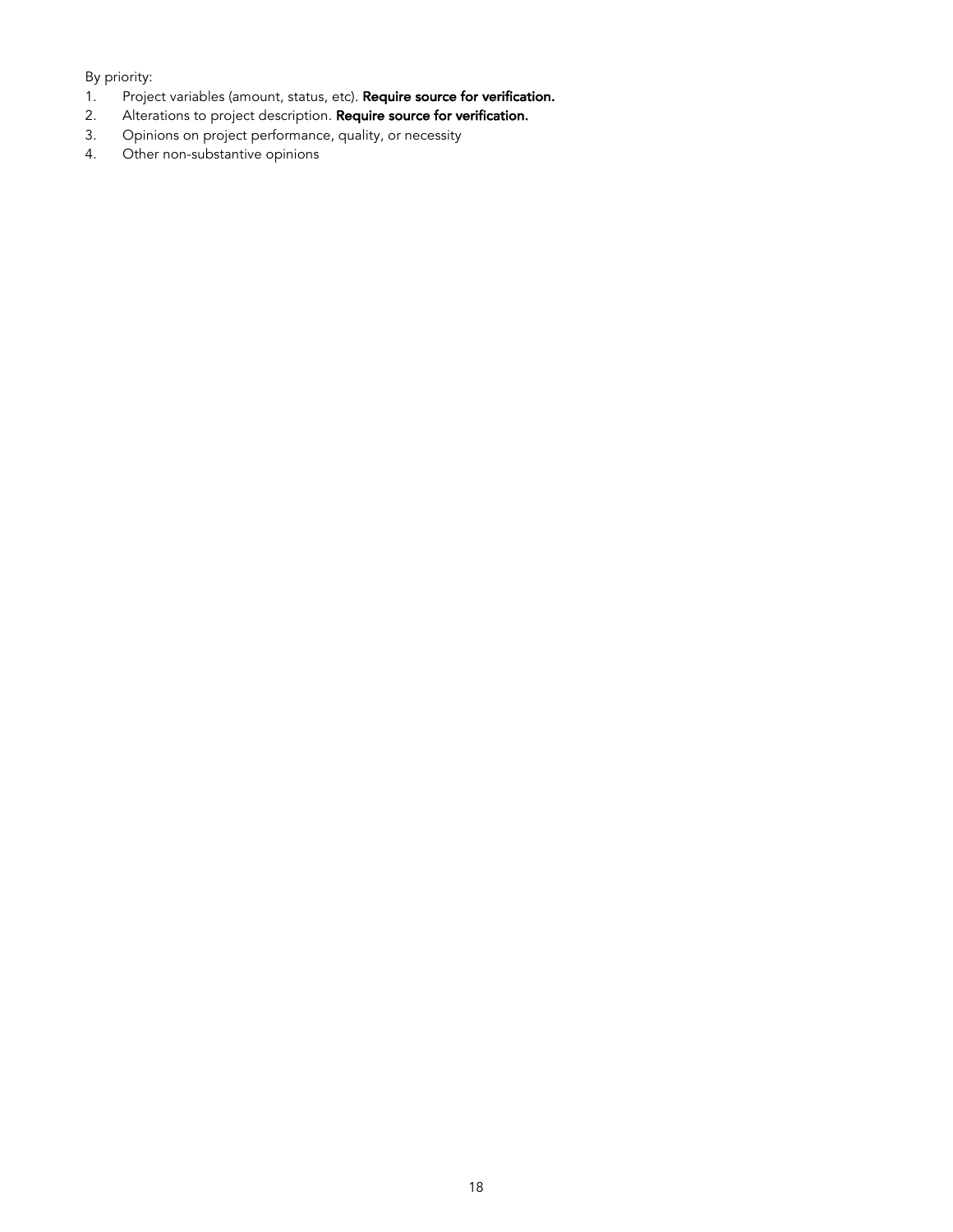### Appendix B: TUFF Source Prioritization Protocol

It is common for sources to have conflicting information on a certain project. In this case, it is necessary to have a hierarchical ranking of how much we weigh in each source.

Ranking of Resource Types based on Reliability of Project Data

- 1. Official government source, from a donor or recipient government agency
- 2. Implementing or intermediary agency report/website
- 3. Other official Source (e.g. World Bank, CIA, etc.)
- 4. Peer-reviewed scholarly article
- 5. Other scholarly output, including working papers and dissertations
- 6. NGO, civil society, or advocacy group report/website
- 7. Media reports, including Wikileaks
- 8. Social media, including blogs from any unofficial source

If two sources conflict that are in the same level on the hierarchy (e.g. two media sources report conflicting project amounts), then the AidData staff member must arbitrate by explicitly stating within the project description a) the source of this conflict and b) the reasoning for the proposed solution.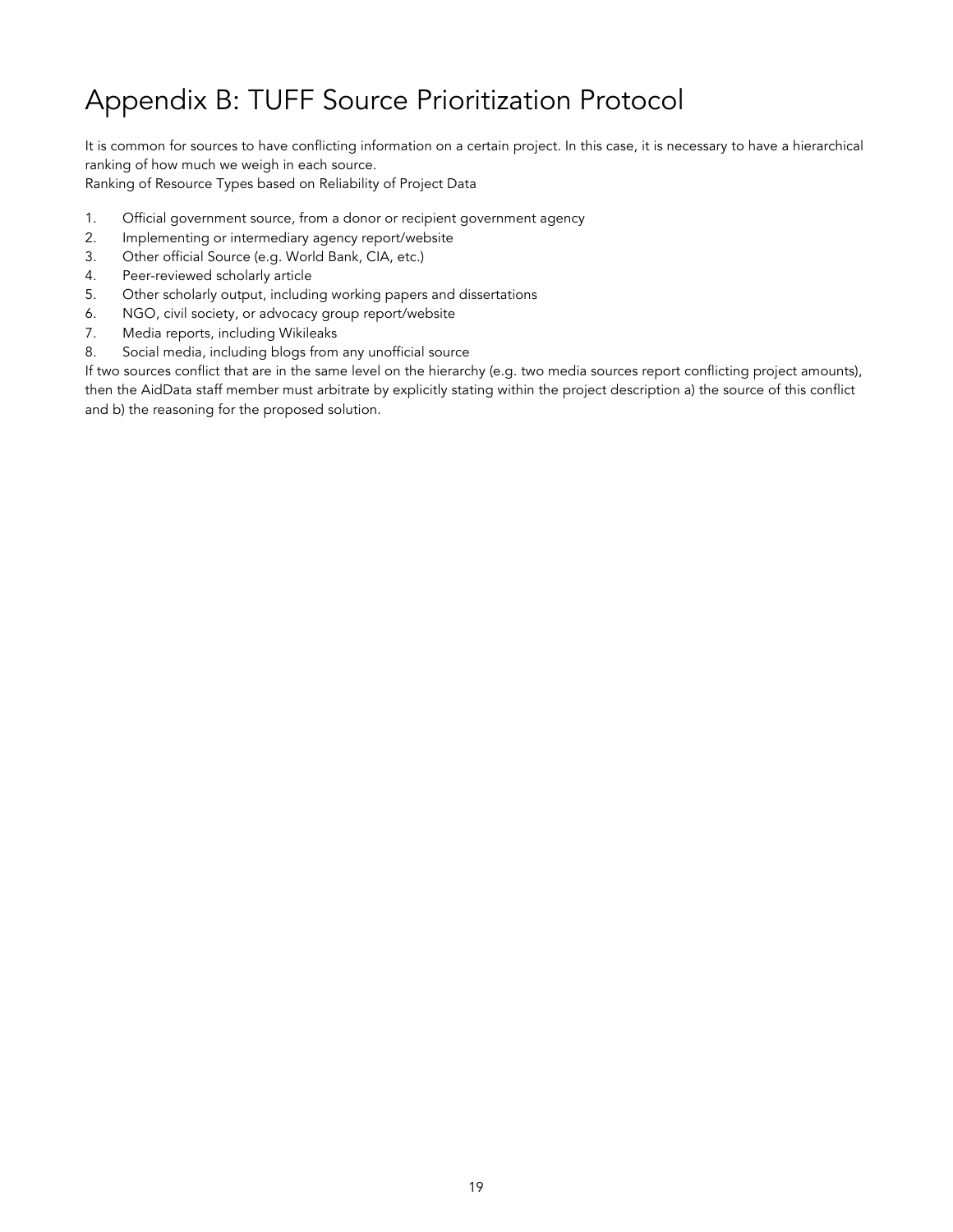### Appendix C: Health of Record Scoring Criteria

The purpose of the Health of Record score is to rate the completeness and verifiability of each record. The score can be used internally to prioritize subsequent rounds of research and quality checks or it can be used by external actors who only want to analyze data with a particular level of accuracy. Below are the criteria for the resource and completeness scores.

Source Triangulation Score: This score is designed to capture our level of confidence in the information in a project record. The most important factors influencing the accuracy of a project entry are the type and number of resources used to create the project record. Other factors that increase our level of confidence in a project record are successfully executing the ground-truthing methodology and finding multimedia evidence (videos or photos) proving the existence of a project.

- 1. Base Score: This portion of the score is determined by the number of *media reports* a project has. The base score is informed by the actual distribution of resources in the database.
	- a. Projects will receive 1 point for each additional media report (2 and above)
	- b. Points will be capped at 4 because the added value of media reports is diminishing due to repetition of the same information $21$
- 2. Value Added Score: This portion of the resource score awards extra points to project records which have other (more credible) types of resources informing them. A project will receive extra points for each *category* of resource it draws from.
	- a. Official Government Sources (Donor/Recipient): 3
	- b. Other Official Sources (non-Donor/non-Recipient): 3
	- c. Implementing Agency Source: 2
	- d. Academic Journal Articles/Other Academic Sources: 2
	- e. NGO/Civil Society/Advocacy: 1
	- f. Social Media, including unofficial Blogs: 1
- 3. Bonus Points: We also award additional points to project that have undergone additional types of evidence for their existence, such being ground-truthed or having video/photo evidence of existence.
	- a. Successfully ground-truthed: 4 points

Data Field Completeness Score: In addition to scoring based on the accuracy of the resources informing it, a project's health of record score is also determined by its level of completeness (i.e. having all of its fields populated). The extent of penalty for a missing field in a project record will be in weighted based on how central the field is for analysis of the record. A project will also *earn* points if certain fields are populated. A central goal of the completeness score is to distinguish projects that would benefit additional rounds of searches and scrutiny from completed records.<sup>22</sup>

#### High value fields:

- Transaction Amount: Projects with missing financial amounts will receive a 1 point deduction
- Commitment Year: Project without a commitment year or tagged "year uncertain" will receive a 1 point deduction
- Flow Class: "vague" records will receive 1 point deduction
- Flow Type: Vague-TBD/Uset records will receive a 1 point deduction
- Sector: Unallocated/Unspecific projects will receive a 1 point deduction<sup>23</sup>

Status: To identify records that merit an additional round of searchers to seek additional information, the completeness score will take status into account. It is reasonable to assume that completed or cancelled projects will not receive additional media coverage whereas pipeline, implementing, or suspended projects could receive additional coverage.

- Projects that are marked as completed or cancelled will receive 1 point since we can be confident that additional information will not be forthcoming.
- Projects that are marked pipeline or implementation will receive 0 points.

 $21$  We chose to cap the score rather than set up an equation for diminishing marginal points because we want to keep the scoring criteria as simple as possible.

<sup>&</sup>lt;sup>22</sup> Projects will receive a base score of 8 to prevent projects from receiving a negative data completeness score.

 $^{23}$  Although it is the case that some grants and loans are given without being earmarked, this deduction is designed to show that a project record could benefit from additional follow-up i.e. how was the grant spent if at all.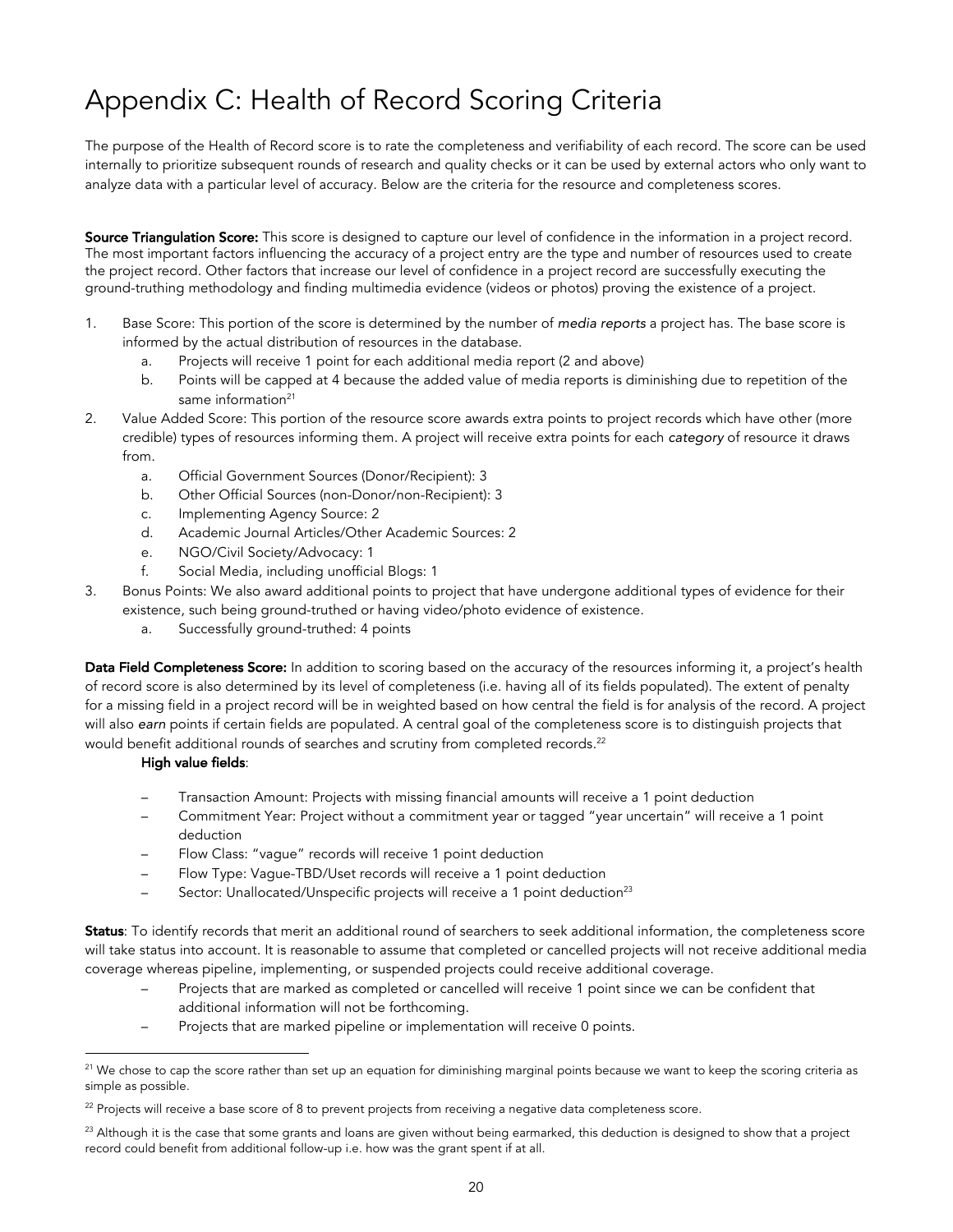### Other fields:

Funding Agency: Projects without a specific funding agency will lose a point.

Implementing/Accountable Agency: Projects without an implementing or accountable agency will also lose a point.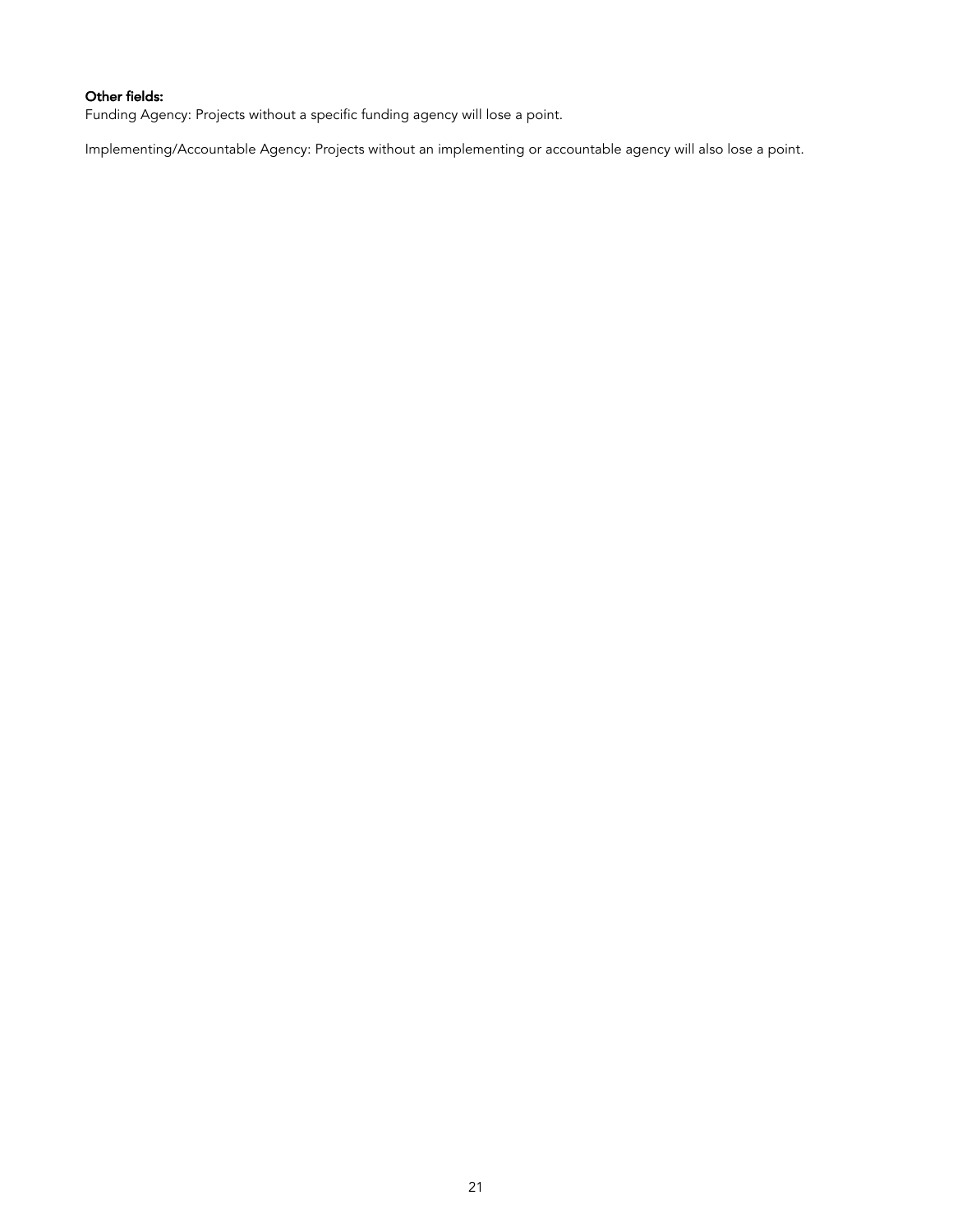### Appendix D: Automated Data Collection Process and Logical

### Inconsistency Check

To standardize the coding and eliminate human errors, AidData has developed a set of automated Supplier: Certain government agencies are responsible for providing certain modalities of financing or targeting their financing in certain sectors. These decision rules draw heavily from the *2014 White Paper on Chinese Foreign Aid* and other high level academic research on China's Official Finance portfolio.

### *Export Import Bank of China*

- If "funding agency" = Export-Import Bank, then "flow" = Loan OR Export Credit OR Strategic/Supplier Credit OR Debt Rescheduling<sup>24</sup> (United States Senate 2011)
- If "loan type" = concessional, then "funding agency" = Export-Import Bank (Corkin 2011; Davies et al. 2008; "China's Foreign Aid" 2014)
- If "funding agency" = Export-Import Bank, then "flow" ≠ any other flow type
- If "funding agency" = Export-Import Bank and sources indicate the loan is concessional, then "flow class" = "ODA-Like"

### *China Development Bank*

- If "funding agency" = China Development Bank, then "flow" = Loan OR Export Credits<sup>25</sup>
- If "funding agency" = China Development Bank, then "flow class" = OOF-like (Downs 2011)
- If "funding agency" = China Development Bank, then "loan type" ≠ Concessional (Davies et al. 2008; cdb.com 2015)

### *China Africa Development Fund*

If "funding agency" = China Africa Development Fund, then "flow" = Official Investment  $^{26}$   $^{27}$ 

### *People's Bank of China*

If "funding agency" = People's Bank of China, then "flow class" is Official Finance.

### Other Logically Inconsistent Variable Combinations:

- If "grant element" > 24% then "loan type" must  $\neq$  "non-concessional"
- If "grant element" > 24% then and "intent" = Development, then "flow class" ≠ "OOF-like" OR "Vague OF" (check recipient oda eligibility status first)
- If "project type" = Medical Team, then "flow class"  $\neq$  "OOF-like" OR "Vague OF"
- Vague (OF) and Grant element >25%: If a loan has a grant element above 25% it should not be coded as Vague (OF).
- If "flow type" = Export Credit, then "flow class"  $\neq$  "ODA-like" or "Vague OF"
- If "intent" = "Commercial" or "Representational" then "flow class" ≠ "ODA-like"
- If "intent" = Commercial or "Representational" then "flow class" ≠ "Vague OF"

If "credit line = TRUE" then "umbrella = TRUE"

<sup>&</sup>lt;sup>24</sup> In rare cases, China Export-Import Bank has also provided grants.

<sup>&</sup>lt;sup>25</sup> In rare cases, China Development Bank has also provided grants and scholarships.

<sup>26</sup> *Brautigam 2009*, pg. 205.

<sup>27</sup> *Brautigam 2011*, pg. 4.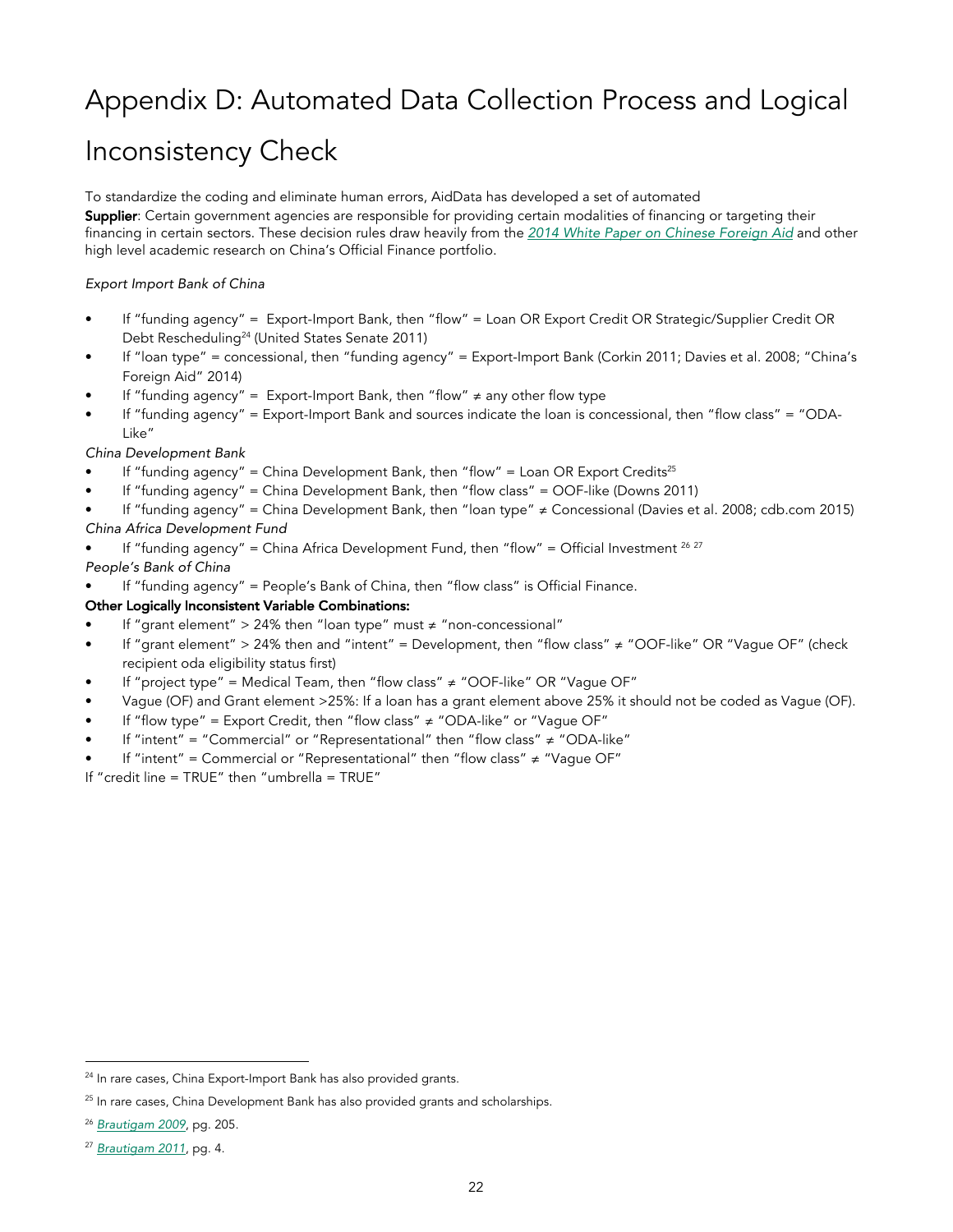### Appendix E: Tracking the Official Finance Activities of Gulf

### Cooperation Council Donors

In summer of 2014, AidData successfully extended the TUFF methodology to the official financing activities of Saudi Arabia and Qatar. While the methodology for tracking Arab financing is generally identical to tracking Chinese official financing, there are several idiosyncrasies in data collection and coding activities that must noted. *Stage One Factiva Search Phrase*:

#### *Saudi Arabia*

(Saudi Arabia or Saudi or Saud\* or Riyadh) near5 (Recipient) or (assistance or assist\* or grant or loan or concession\* or donat\* or interest-free or joint fund or package or aid or humanitarian or oil aid or saudi development fund or saudi red crescent or waleed or foundation or ministry)

#### *Qatar*

(Qatar or Qatari or Qatar\* or Doha) near5 (Bangladesh or Bangladeshi or Bangladesh\* or Dhaka) AND (assistance or assist\* or grant or loan or concession\* or donat\* or interest-free or joint fund or package or aid or humanitarian or oil aid or foundation or ministry or budget support or silatech or zakat)

1) In addition to performing Stage One Factiva searches in English, RAs use an identical Arabic search phrase (below). When performing Arabic searches change Factiva's language setting from "English" to "Arabic." Execute Stage One searches using the same steps described on pages 42 to 45.

#### *Saudi Arabia*

or إسانية مساعدات or قرض or نفطية مساعدات or للتنمية السعودي الصندوق or السعودي الأحمر الهلال or طلال الوليد مؤسسة) ( ا لسعود ية) 5near ) ا ل یمن) AND) معو نة orخ ا رج یة مس اعد ات

#### *Qatar*

الأحمر الهلال or للـتـنمـية السـعودي ا لصـندق or قرض or إسـا نـية مسـاعد ات orخـارجـية مسـاعد ات or معو نة) AND ( الـيمن) near5 (قطر) ( طلال ا لو ل ید مؤسسة or ا لسعودي

2) To further increase coverage of Gulf Cooperation Council projects, our team designed an additional *organization specific* Factiva search phrase for Saudi Arabia and Qatar. Execute searches using the same steps on described on pages 42 to 45. The Saudi and Qatari organization specific searches are listed below.

#### *Saudi Arabia*

(Saudi Fund for Development or Saudi Red Crescent Authority or Alwaleed Bin Talal Foundation or Prince Sultan bin Abdelaziz Foundation or King Abdullah International Foundation for Charity) AND (Recipient)

#### *Qatar*

(Sheikh Jassim Bin Jabor Al Thani Charitable Foundation or Education Above All or Reach Out to Asia) AND (Bangladesh or Bangladeshi or Bangladesh\* or Dhaka)

3) Neither Saudi Arabia nor Qatar operate country-level Economic and Commercial Counselor websites in the same way as China. However, the team was able to replicate Stage One+ government information system searches using the *Saudi embassy website*. The website contains a page on Saudi Arabia's foreign aid over the last calendar year. To scrape information from previous years the team used an internet archiving tool called *Wayback Machine*.

4) Idiosyncrasy of the GCC project was the creation of a flow class variable called "Official Religious Aid." This modality captures official *Zakat* (see *this blogpost* for more details on this aid modality). The categories and definitions of Official Religious Aid are below.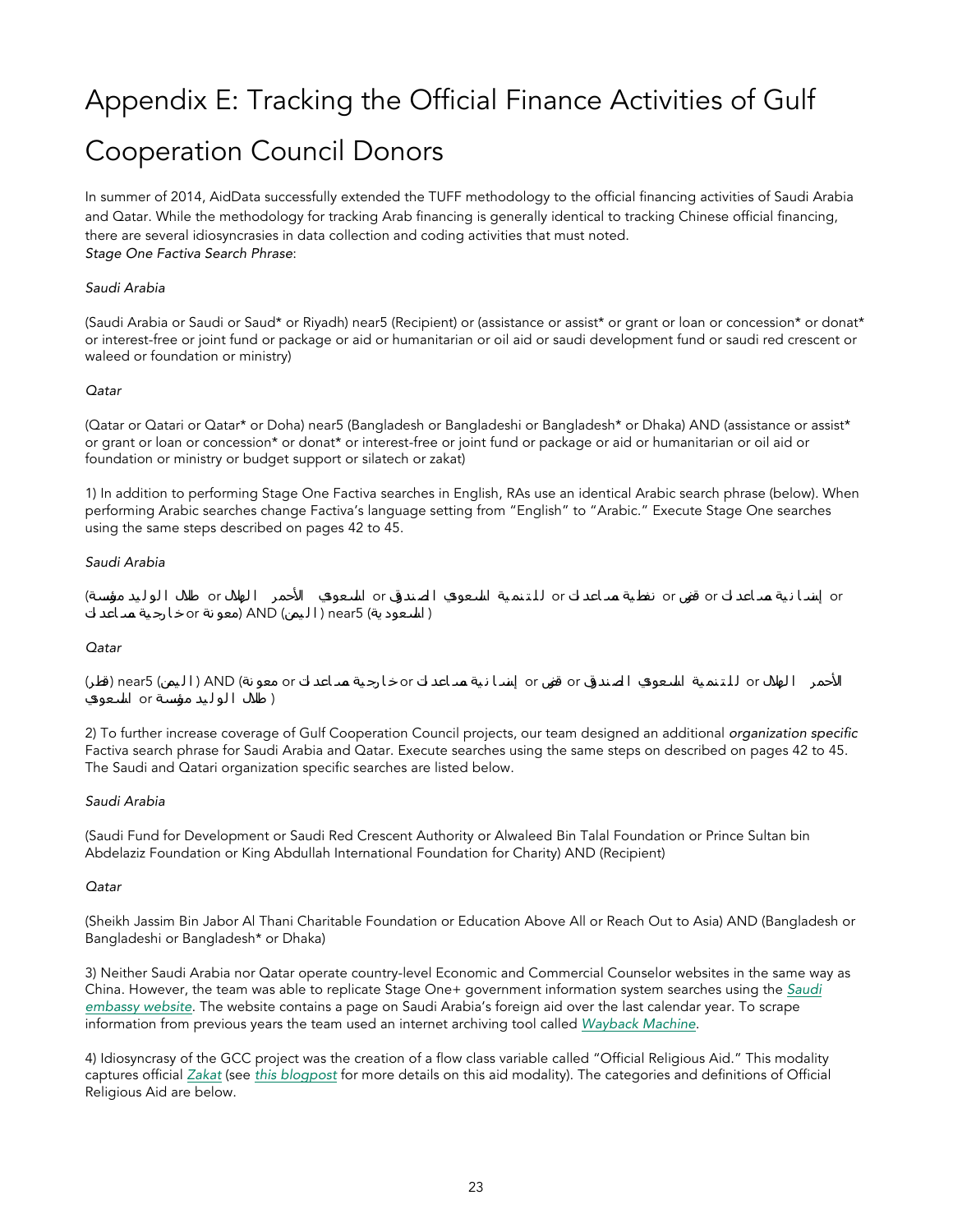| <b>Purpose of ORA</b> | <b>Description</b>                                                                                          |
|-----------------------|-------------------------------------------------------------------------------------------------------------|
| Explicitly            | Aid where the exclusive purpose is to facilitate religious worship or other religious activities.           |
| religious activities  | This could include construction of mosques, exclusively religious education (including Qur'anic             |
| $(ORA-1)$             | schools), etc.                                                                                              |
| Aid linked to         | Aid that addresses religious worship or other religious objectives, but also serves other                   |
| religious activities  | development objectives. This could include food aid during religious holidays (fast-breaking                |
| $(ORA-2)$             | meals during Ramadan, meat donations during Eid al Adha, etc.), funding of religious schools                |
|                       | that also provide instruction in other subject areas, etc.                                                  |
| Aid with a special    | Aid that promotes the development and welfare of the recipient country (i.e., fits into existing            |
| religious meaning     | ODA purpose codes) <sup>28</sup> but also holds special religious importance. This could include activities |
| $(ORA-3)$             | that are common forms of zakat or sadaqa, like aid to orphans/orphan sponsorship.                           |
|                       | Note that ORA-3 will be categorized as ODA. Because it is difficult to distinguish from ODA                 |
|                       | when it is not explicitly identified as religious aid, it will not be included in the cumulative ORA        |
|                       | figures.                                                                                                    |

5) By assumption, our team coded *all* loans from the Saudi Fund for Development (SFD) with "development" intent as "ODA-like" regardless of whether they could uncover information on a loan's conditions. This assumption is based on public reporting by SFD on its general loan conditions.

 <sup>28</sup> See 'Code List 2014,' DAC and CRS Code Lists, Organization for Economic Cooperation and Development (OECD). http://www.oecd.org/dac/stats/dacandcrscodelists.htm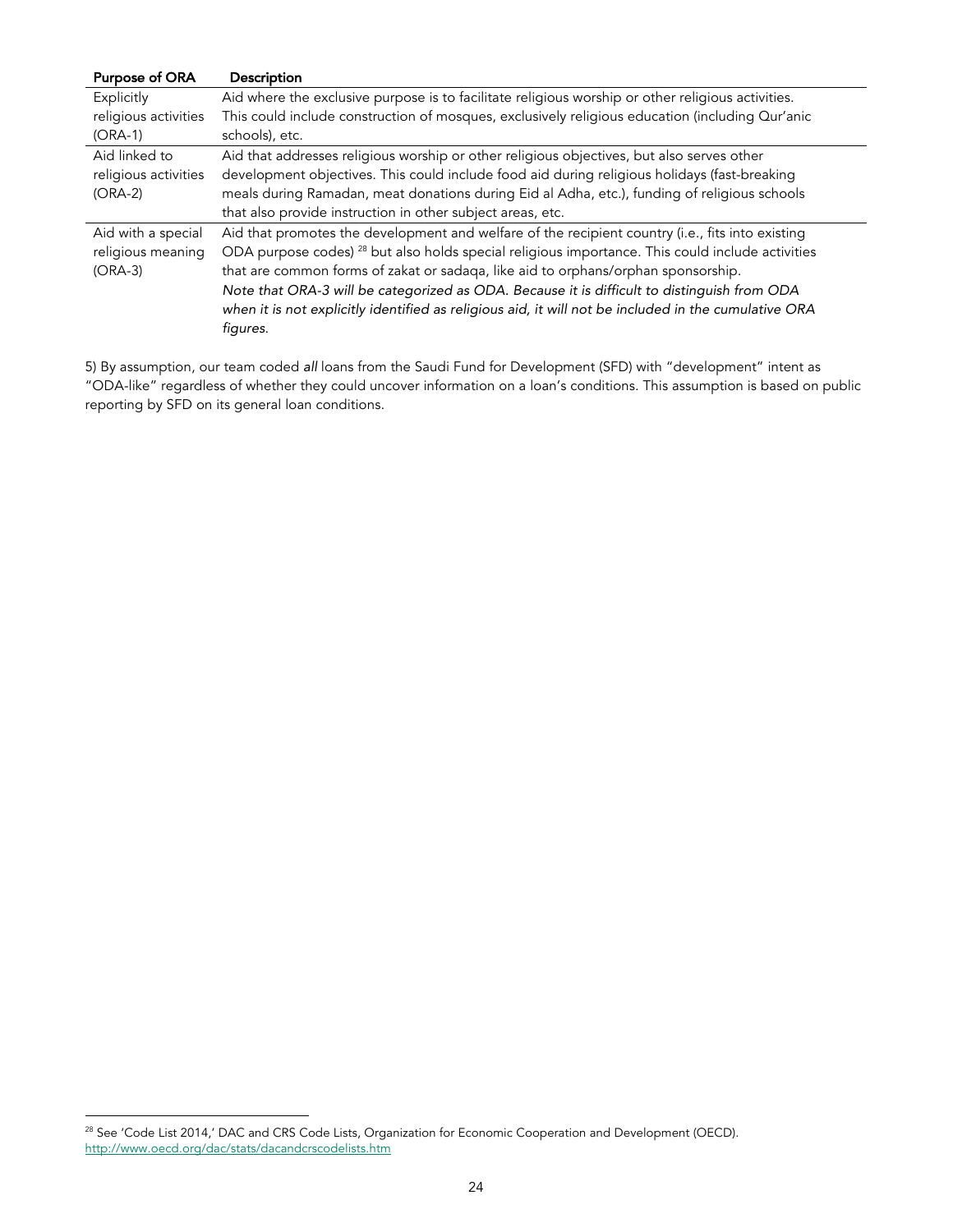### Appendix F: AidData's Deflation Methodology

### 1 Currency Conversion and Deflation Purpose

Financial values collected as part of AidData's data collection activities, including TUFF, must be converted and deflated so that they are comparable across currencies and years. AidData's methodology follows after the OECD's methodology.<sup>29</sup> The full methodology involves two steps: 1) Calculating nominal exchange rates and 2) calculating deflation rates detailed below. Where available for countries that belong to the OECD Development Assistance Committee, we use the OECD's deflators with a base year of 2014. For other countries, including China, we calculate the deflators based using the OECD's methodology using World Bank sources for exchange rates and inflation.

### 2 Exchange Rates

### *2.1 Exchange Rate Methodology*

Before deflation, all values must first be expressed in nominal (current) U.S. dollars (USD). This is done with an LCU per USD exchange rate, applied by: (original value) / (LCU per USD) = (new value) For example: 100 EU / .7 = 142.57 USD

### *2.2 Exchange Rate Sources*

World Bank -- Annual Exchange Rate for Local Currency Units (LCUs) per USD. http://data.worldbank.org/indicator/PA.NUS.FCRF/countries

### *2.3 Currency Revaluations/Changes in Currencies*

The standard data from the World Bank does not take into consideration currency revaluations and currency changes. So to reflect this nuance, we identified the complete list of countries that had undergone currency changes or revaluations that would affect the exchange rates used in TUFF datasets. In cases where the financial amount was quoted in old currencies, we used historical exchange rates (annual period average) from OANDA to calculate the exchange rate to USD.

### 3 Deflators

Deflation is necessary to take the USD nominal amount and deflate (or inflate) that amount into a constant year across the whole dataset so all the financial values are comparable despite year values. Deflators control for two changes over time: inflation in the donor country and change in buying power in the donor country relative to the United States. Both of these changes are calculated separately, and then multiplied together to get the final deflator used by AidData. The formula is the following:

*Inflation \* Change in Buying Power = Deflator*

### *3.1 Inflation*

The first part of the deflator formula is to calculate the inflation value from the base year to the constant year.

Inflation is measured as relative to a given base year. AidData 4.0 will use the base year of 2014. Percentages were then generated using the following formula:

Percentage Year = Percentage Previous Year + (Percentage Previous Year \* Inflation Year)

For example, in 2014, Colombia's GDP inflation was 4.2%. Taking 2014 as the base year, the percentage for 2014 is 100%. So, to calculate the percentage for 2010, using 2014 as the start year:

 $100 = P<sub>previous</sub> + (P<sub>previous</sub> * .04)$ 

*Pyear Iyear*

<sup>&</sup>lt;sup>29</sup> Available at http://www.oecd.org/dac/aidstatistics/informationnoteonthedacdeflators.htm.